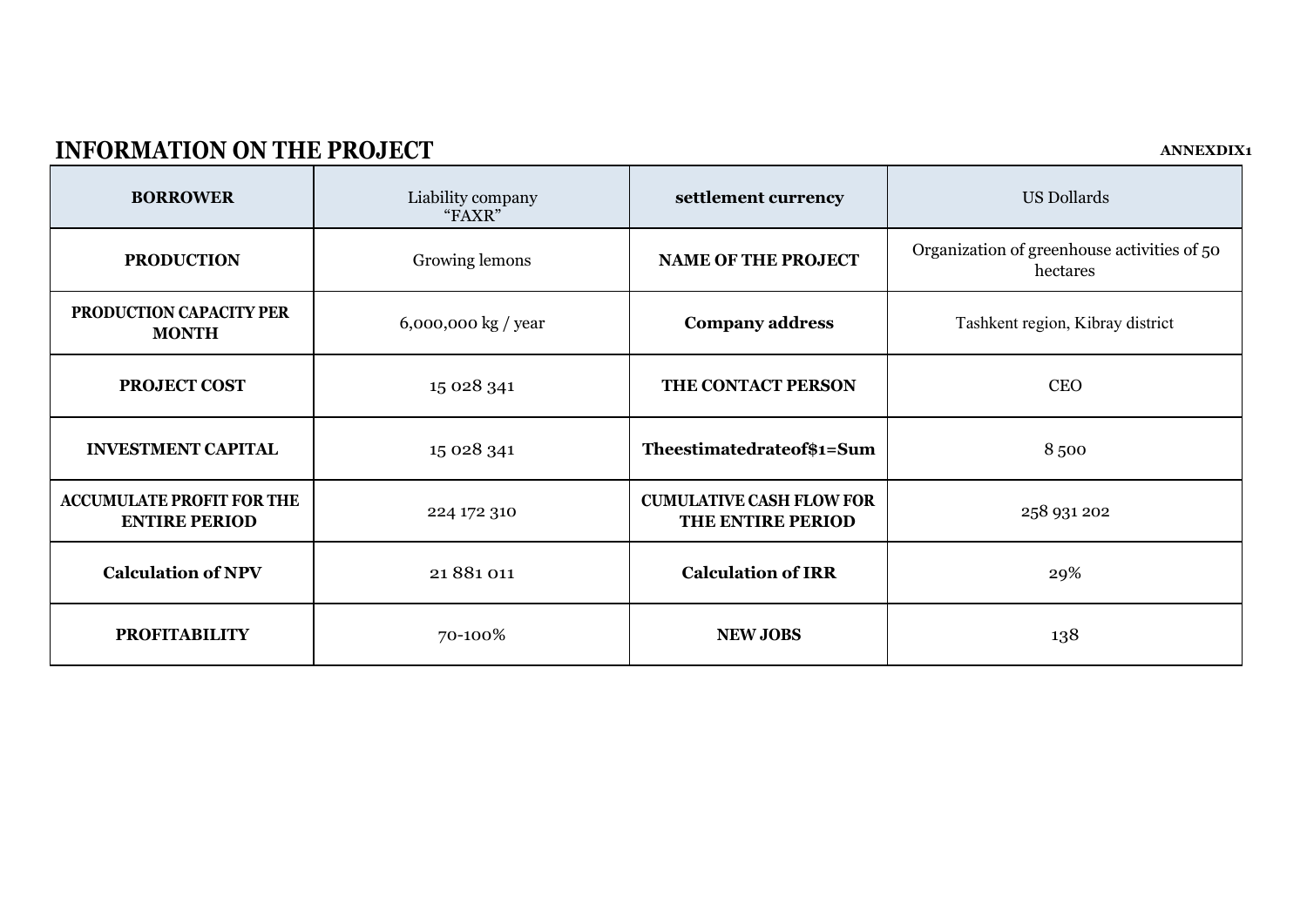# **PROJECT COST APPENDIX 2**

| <b>NAME</b>                                                                                                                                                                                                                                                                                                                                                                      | China<br><b>IN FOREIGN CURRENCY</b><br><b>US Dollards</b>                                                    | <b>Uzbekistan</b><br>IN FOREIGN CURRENCY<br><b>US Dollards</b> | <b>TOTAL</b><br>IN FOREIGN CURRENCY<br><b>US Dollards</b>                                                     |
|----------------------------------------------------------------------------------------------------------------------------------------------------------------------------------------------------------------------------------------------------------------------------------------------------------------------------------------------------------------------------------|--------------------------------------------------------------------------------------------------------------|----------------------------------------------------------------|---------------------------------------------------------------------------------------------------------------|
|                                                                                                                                                                                                                                                                                                                                                                                  | <b>FIXED ASSETS</b>                                                                                          |                                                                |                                                                                                               |
| Construction and installation work on 50 hectares of greenhouses<br>Installation and Setup<br>The refrigerator compartment is 2,000 tons.<br>Construction and installation works (dining room 600m2)<br>Construction and installation work (600m2 office)<br>Expenditure on Seedling lemon and vyraschivagie 2 years<br>Personnel costs for 2 years<br>Utility costs for 2 years | 9440000,00<br>2460000,00<br>1512250,00<br>250 000,00<br>250 000,00<br>396 941,18<br>433 036,80<br>271 099,74 | $\blacksquare$                                                 | 9440000,00<br>2460000,00<br>1512 250,00<br>250 000,00<br>250 000,00<br>396 941,18<br>433 036,80<br>271 099,74 |
| <b>Total:</b>                                                                                                                                                                                                                                                                                                                                                                    | 15 013 327,72                                                                                                |                                                                | 15 013 327,72                                                                                                 |
|                                                                                                                                                                                                                                                                                                                                                                                  | <b>INITIAL WORKING CAPITAL</b>                                                                               |                                                                |                                                                                                               |
| Other expenses<br><b>Total:</b>                                                                                                                                                                                                                                                                                                                                                  | 15 013,33<br>15 013,33                                                                                       |                                                                | 15 013,33<br>15 013,33                                                                                        |
| <b>TOTAL COST OF THE PROJECT</b>                                                                                                                                                                                                                                                                                                                                                 | 15 028 341,05                                                                                                |                                                                | 15 028 341,05                                                                                                 |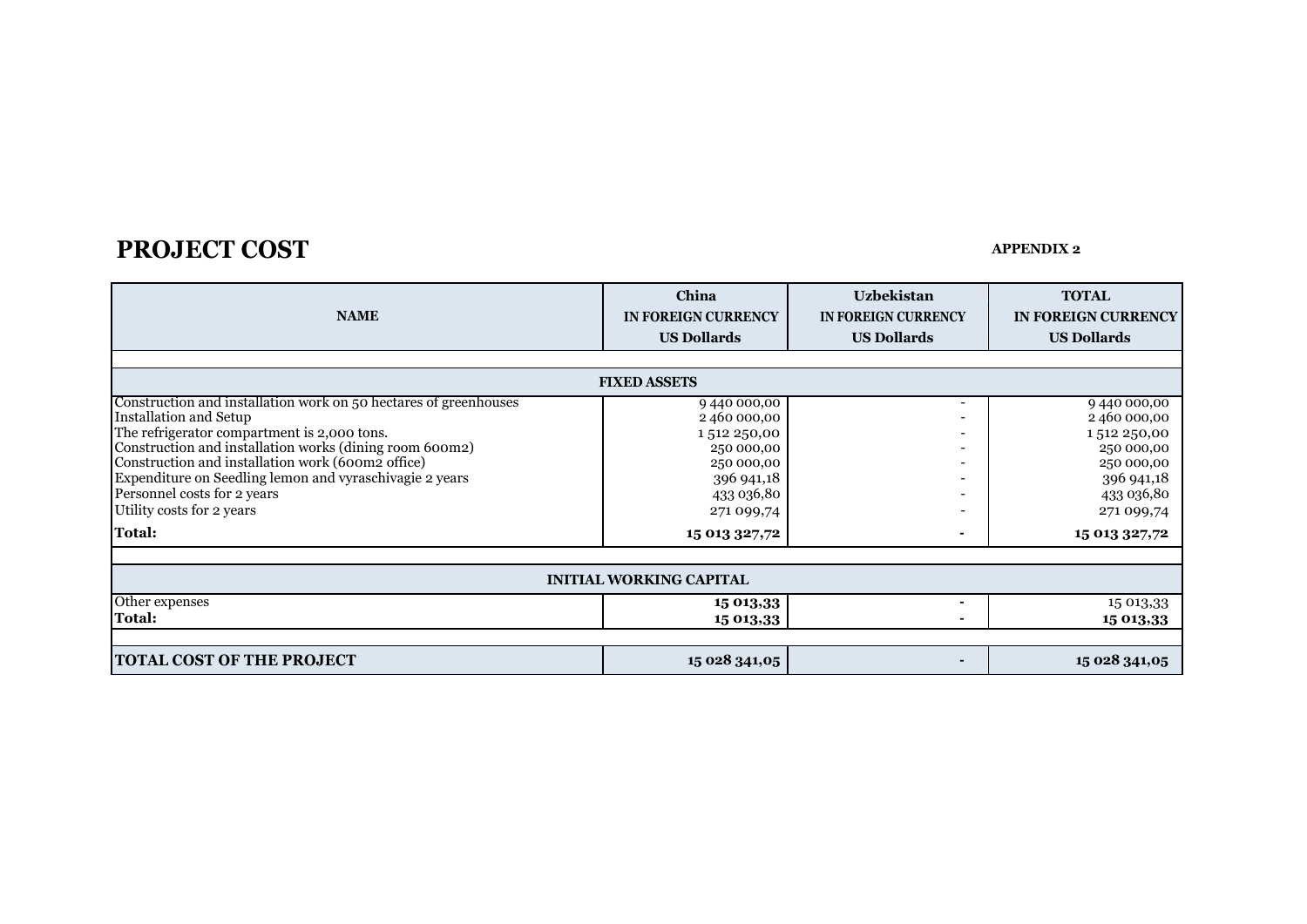# **depreciation expense APPENDIX 3**

|                                                                     |                             | <b>US Dollards</b>  |        |            |           |           |           |           |           |           |           |               |
|---------------------------------------------------------------------|-----------------------------|---------------------|--------|------------|-----------|-----------|-----------|-----------|-----------|-----------|-----------|---------------|
| Object to<br>amortization                                           | Init. / Restore.<br>cost of | Rate (per<br>year)% | 1 YEAR | 2 YEAR     | 3 YEAR    | 4 YEAR    | 5 YEAR    | 6 YEAR    | 7 YEAR    | 8 YEAR    | 9 YEAR    | 10 YEAR       |
| The existing fixed assets                                           |                             |                     |        |            |           |           |           |           |           |           |           |               |
| Construction and installation work on 50<br>hectares of greenhouses | 9440 000,0                  | 3%                  |        |            | 283 200,0 | 283 200,0 | 283 200,0 | 283 200,0 | 283 200,0 | 283 200,0 | 283 200,0 | 283 200,0     |
| Installation and Setup                                              | 1512250,0                   | 8%                  |        |            | 120 980,0 | 120 980,0 | 120 980,0 | 120 980,0 | 120 980,0 | 120 980,0 | 120 980,0 | 120 980,0     |
| The refrigerator compartment is 2,000 tons.                         | 250 000,0                   | 2%                  |        |            | 5000,0    | 5000,0    | 5000,0    | 5 000,0   | 5 000,0   | 5000,0    | 5000,0    | 5 000,0       |
| Construction and installation works (dining<br>room 600m2)          | 250 000,0                   | 2%                  |        |            | 5000,0    | 5000,0    | 5000,0    | 5 000,0   | 5 000,0   | 5000,0    | 5000,0    | 5 000,0       |
| <b>Total:</b>                                                       | 12 156 387                  |                     |        | $^{\circ}$ | 414 180,0 | 414 180,0 | 414 180,0 | 414 180,0 | 414 180,0 | 414 180,0 | 414 180,0 | 414 180,0     |
| accumulated amortization                                            |                             |                     |        | $\Omega$   | 414 180   | 828 360   | 1242540   | 1656720   | 2070900   | 2485080   | 2899260   | 3 3 1 3 4 4 0 |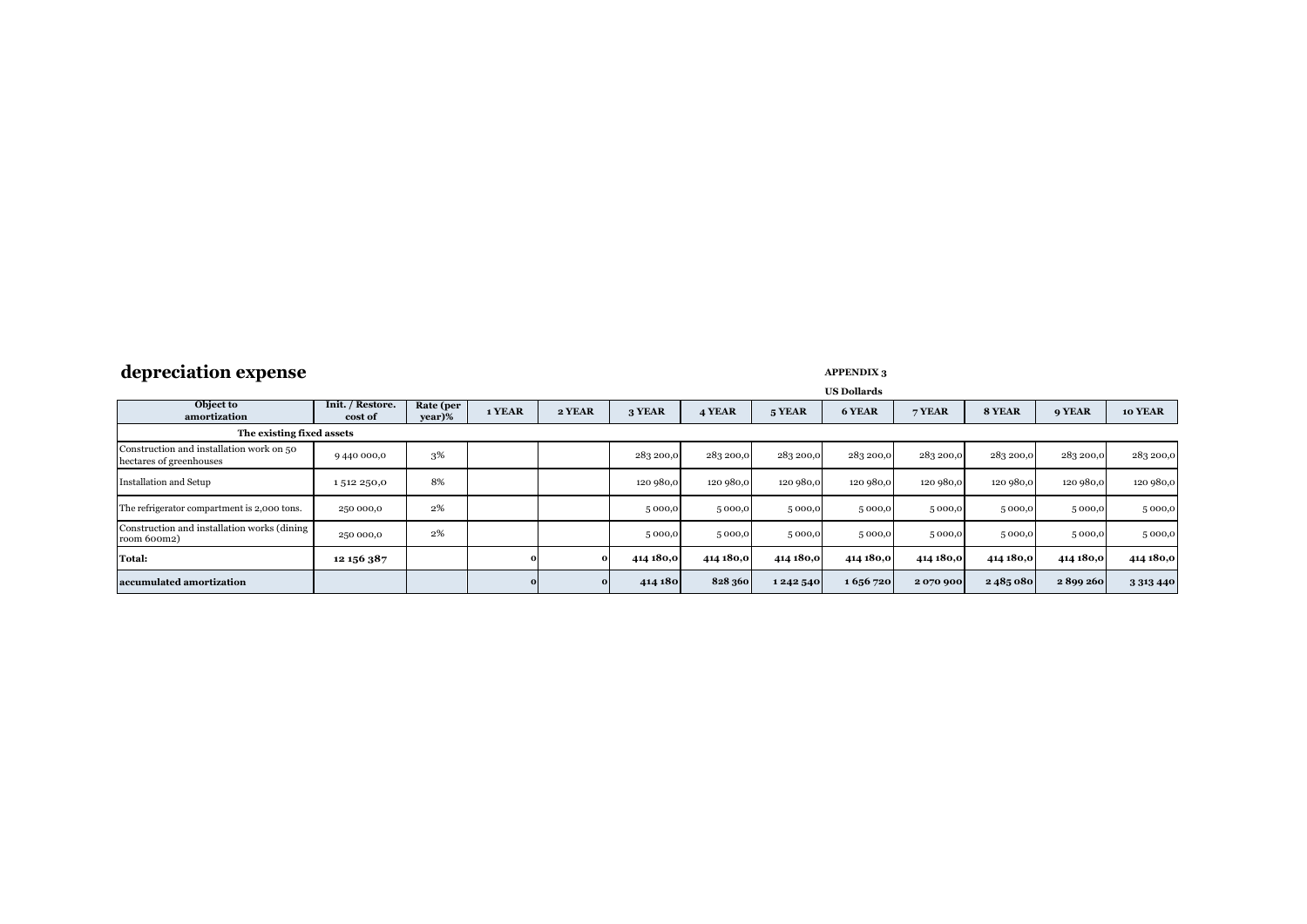# **depreciation expense APPENDIX 3**

|                                                                     |                             | <b>US Dollards</b>  |                |                |                |                |                |                |                |           |                |           |
|---------------------------------------------------------------------|-----------------------------|---------------------|----------------|----------------|----------------|----------------|----------------|----------------|----------------|-----------|----------------|-----------|
| Object to<br>amortization                                           | Init. / Restore.<br>cost of | Rate (per<br>year)% | <b>11 YEAR</b> | <b>12 YEAR</b> | <b>13 YEAR</b> | <b>14 YEAR</b> | <b>15 YEAR</b> | <b>16 YEAR</b> | <b>17 YEAR</b> | 18 YEAR   | <b>19 YEAR</b> | 20 YEAR   |
| The existing fixed assets                                           |                             |                     |                |                |                |                |                |                |                |           |                |           |
| Construction and installation work on 50<br>hectares of greenhouses | 9440 000,0                  | 3%                  | 283 200,0      | 283 200,0      | 283 200,0      | 283 200,0      | 283 200,0      | 283 200,0      | 283 200,0      | 283 200,0 | 283 200,0      | 283 200,0 |
| Installation and Setup                                              | 1512250,0                   | 8%                  | 120 980,0      | 120 980,0      | 120 980,0      | 120 980,0      | 60 490,0       | 60 490,0       | 60 490,0       | 60 490,0  | 60 490,0       | 60 490,0  |
| The refrigerator compartment is 2,000 tons.                         | 250 000,0                   | 2%                  | 5000,0         | 5000,0         | 5000,0         | 5000,0         | 5 000,0        | 5 000,0        | 5 000,0        | 5000,0    | 5000,0         | 5000,0    |
| Construction and installation works (dining)<br>room 600m2)         | 250 000,0                   | 2%                  | 5 000,0        | 5 000,0        | 5000,0         | 5000,0         | 5000,0         | 5 000,0        | 5 000,0        | 5000,0    | 5000,0         | 5 000,0   |
| Total:                                                              | 12 156 387                  |                     | 414 180,0      | 414 180,0      | 414 180,0      | 414 180,0      | 353 690,0      | 353 690,0      | 353 690,0      | 353 690,0 | 353 690,0      | 353 690,0 |
| accumulated amortization                                            |                             |                     | 3 727 620      | 4 141 800      | 4555980        | 4970160        | 5323850        | 5 677 540      | 6 031 230      | 6 384 920 | 6738 610       | 7092300   |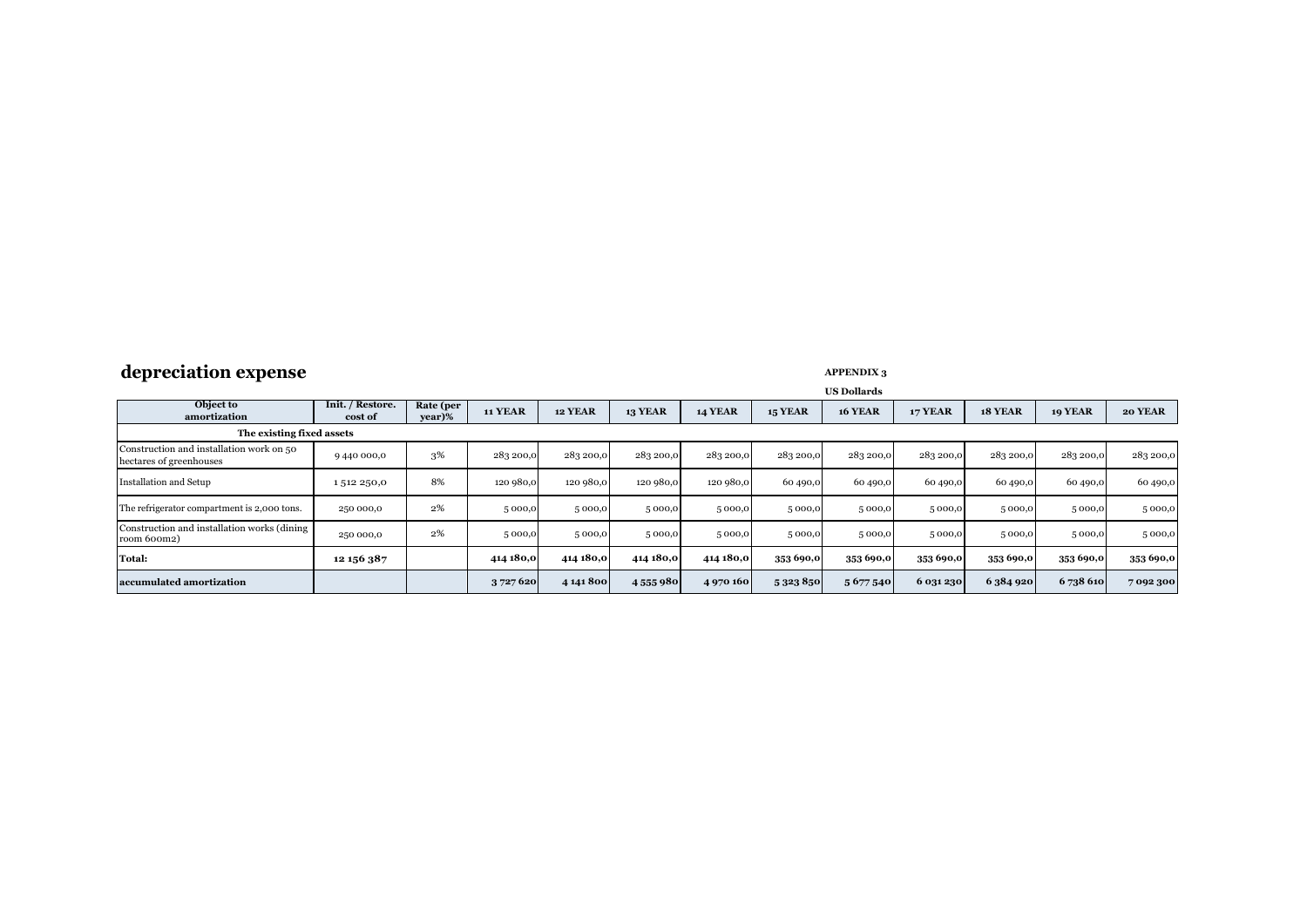| <b>Formation of budget revenues</b><br><b>APPENDIX 4/1</b><br><b>US Dollards</b> |                                |              |                                     |                                                           |                                  |                                                     |  |  |  |  |
|----------------------------------------------------------------------------------|--------------------------------|--------------|-------------------------------------|-----------------------------------------------------------|----------------------------------|-----------------------------------------------------|--|--|--|--|
| Power cultivation (at 100% load)                                                 | Unit                           | Amount       | <b>Area needed</b>                  | <b>Production for 1</b><br><b>Numberofcycles</b><br>cycle |                                  | <b>Yields</b><br>greenhouses, in<br>the year        |  |  |  |  |
| Performance per year                                                             |                                | 120 000,00   | 50,00                               | 6 000 000,00                                              | 1,00                             | 6 000 000,00                                        |  |  |  |  |
|                                                                                  |                                |              |                                     |                                                           |                                  |                                                     |  |  |  |  |
| <b>Performance of Limon</b>                                                      | Productivity, kg /<br>pc trees | Price in USD | <b>Scheme</b><br>transplanting, inm | <b>Stability, average</b><br>temperature, in C            | The number of<br>treesperiha, NY | Productivity per 1<br>hectare, $kg/$<br>sht.derevev |  |  |  |  |
| Yields in the year                                                               | 1,5                            | 2,94         | 3x2                                 | 17-22 $C$                                                 | 1600.00                          | 2400,00                                             |  |  |  |  |

| Power cultivation (at 100% load)           | Unit |    | Area in hectares Yields per year, kg | Pricefor1kg,in<br><b>USdollars</b> | The amount of<br>revenuesinUS<br>dollars |
|--------------------------------------------|------|----|--------------------------------------|------------------------------------|------------------------------------------|
| The total maximum value of the greenhouse: |      | 50 | 6 000 000                            |                                    | 21 000 000                               |
| Lemon                                      |      | 50 | 6 000 000,00                         | 3,50                               | 21 000 000,00                            |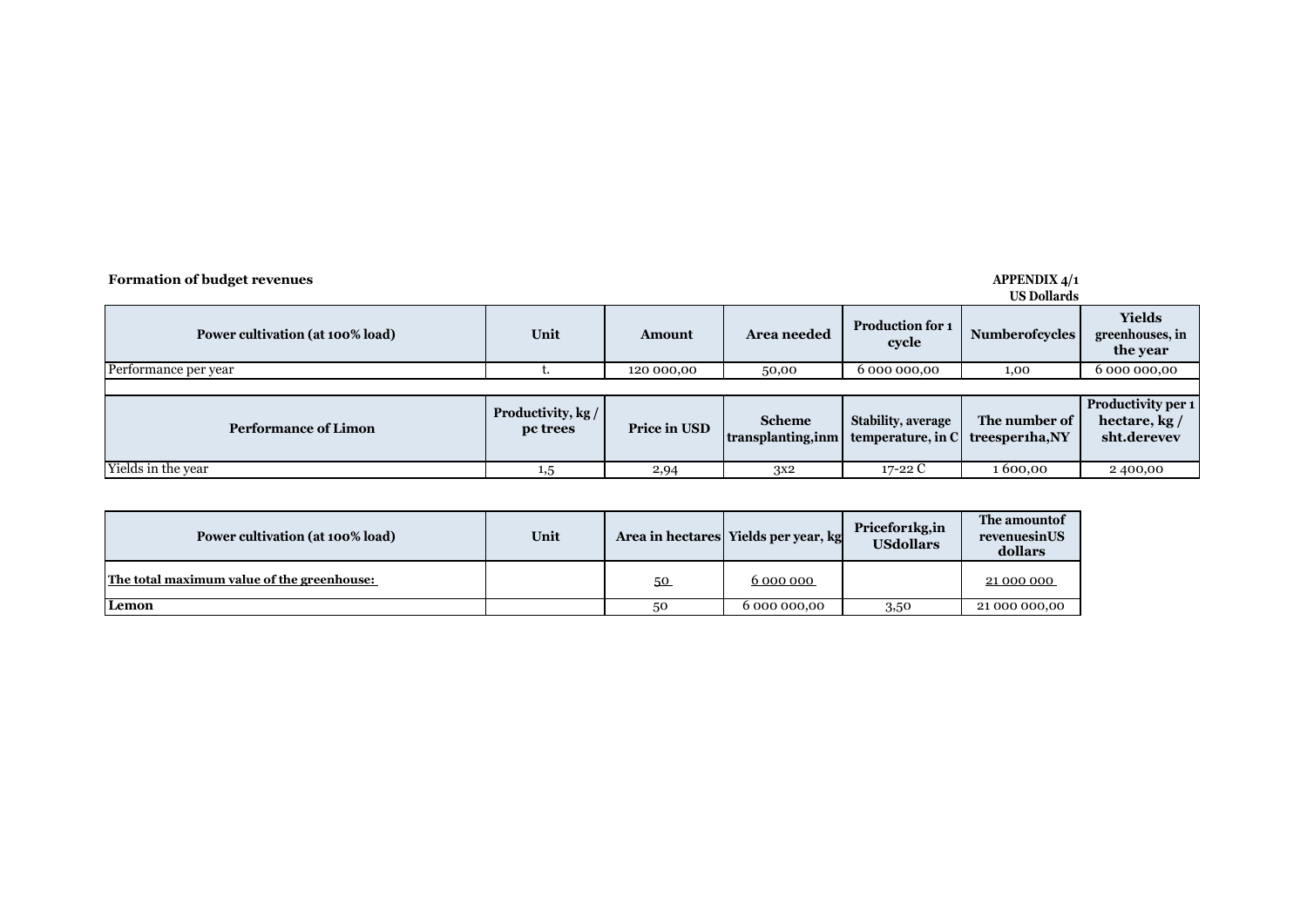| <b>FACTOR OF AT FULL CAPACITY IN MONTHS</b> |                |                |       |       |     |      | <b>APPENDIX 4/2</b> |               |           |         |                 |                 |
|---------------------------------------------|----------------|----------------|-------|-------|-----|------|---------------------|---------------|-----------|---------|-----------------|-----------------|
| manufactured products                       | <b>January</b> | February       | March | April | May | June | July                | <b>August</b> | September | October | <b>November</b> | <b>December</b> |
|                                             |                | Q <sub>1</sub> |       |       | O2  |      |                     | Q3            |           |         | Q4              |                 |
|                                             |                |                |       |       |     |      |                     |               |           |         |                 |                 |
| lemons sale after harvest (exports)         | 48%            | 48%            |       |       |     |      |                     |               | 48%       | 48%     | 48%             | 48%             |
| Sales of lemons after harvest (ext. Market) | 12%            | 12%            |       |       |     |      |                     |               | 12%       | 12%     | 12%             | 12%             |
| lemons sale after storage (export)          |                |                | 40%   | 40%   | 40% | 40%  | 40%                 | 40%           |           |         |                 |                 |
|                                             |                |                |       |       |     |      |                     |               |           |         |                 |                 |

### **Seasonality of production at full capacity in kg**

| manufactured products                       | January      | February | March        | April   | May     | June    | July     | August  | September   | October | <b>November</b> | <b>December</b> |
|---------------------------------------------|--------------|----------|--------------|---------|---------|---------|----------|---------|-------------|---------|-----------------|-----------------|
|                                             |              | Q1       |              |         | Q2      |         |          | Q3      |             |         |                 |                 |
|                                             |              |          |              |         |         |         |          |         |             |         |                 |                 |
| lemons sale after harvest (exports) 480 000 |              | 480 000  | $\mathbf{O}$ |         |         |         | $\Omega$ |         | 480 000     | 480 000 | 480 000         | 480 000         |
| Sales of lemons after harvest (ext. Market) | 120 000      | 120 000  | $\Omega$     |         |         |         | $\Omega$ |         | 120 000     | 120 000 | 120 000         | 120 000         |
| lemons sale after storage (export)          | $\mathbf{O}$ | 0        | 400 000      | 400 000 | 400 000 | 400 000 | 400 000  | 400 000 | $\mathbf 0$ |         | $\Omega$        | $\Omega$        |
|                                             |              |          |              |         |         |         |          |         |             |         |                 |                 |
| <b>Total:</b>                               | 600 000      | 600 000  | 400 000      | 400 000 | 400 000 | 400 000 | 400 000  | 400 000 | 600 000     | 600 000 | 600 000         | 600 000         |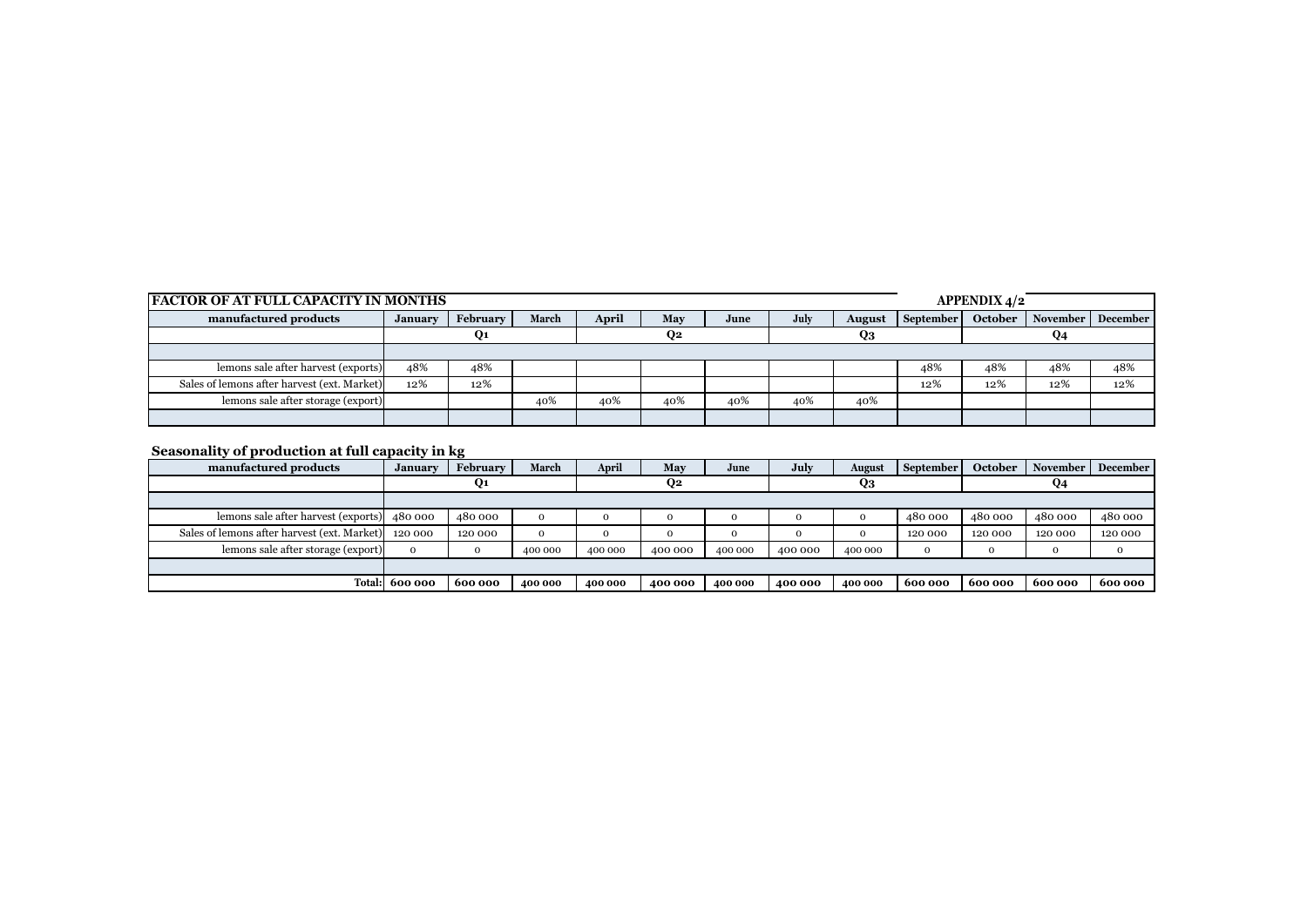### **PRODUCTION PLAN** *APPENDIX 5*

| <b>PRODUCTS</b>                 | Number at<br>100% powerful, in year | The inventory level at<br>end of the period | The share of<br>exports in% of<br>total sales | The share of<br>domestic sales<br>volume |
|---------------------------------|-------------------------------------|---------------------------------------------|-----------------------------------------------|------------------------------------------|
| <b>Finished products</b>        | 50 hectares of                      |                                             |                                               |                                          |
| Performance greenhouses (Lemon) | 6 000 000 kg                        | 0.28%                                       | 80%                                           | 20%                                      |

| <b>PRODUCTS</b>                        | 1 YEAR       | 2 YEAR       | 3 YEAR  | 4 YEAR  | 5 YEAR    | 6 YEAR    | 7 YEAR    | 8 YEAR    | 9 YEAR    | 10 YEAR   |
|----------------------------------------|--------------|--------------|---------|---------|-----------|-----------|-----------|-----------|-----------|-----------|
| DEVELOPMENT OF PRODUCTION CAPACITY (%) |              |              |         |         |           |           |           |           |           |           |
| <b>Finished products</b>               | 0%           | 0%           | 5%      | 32%     | 95%       | 100%      | 100%      | 100%      | 100%      | 100%      |
| Performance greenhouses (Lemon)        | 0%           | 0,0%         | 5,3%    | 31,7%   | 95,0%     | 100,0%    | 100,0%    | 100,0%    | 100,0%    | 100,0%    |
| <b>PRODUCT NUMBER</b>                  |              |              |         |         |           |           |           |           |           |           |
| <b>Finished products</b>               |              |              |         |         |           |           |           |           |           |           |
| Performance greenhouses (Lemon)        | $\mathbf{O}$ | $\Omega$     | 316 800 | 1902000 | 5700000   | 6 000 000 | 6 000 000 | 6 000 000 | 6 000 000 | 6 000 000 |
| <b>RESERVES AT END OF PERIOD</b>       |              |              |         |         |           |           |           |           |           |           |
| <b>Finished products</b>               |              |              |         |         |           |           |           |           |           |           |
| Performance greenhouses (Lemon)        | $\Omega$     | $\Omega$     | 880     | 5283    | 15833     | 16 667    | 16 667    | 16 667    | 16 667    | 16 667    |
| <b>TOTAL SALES</b>                     |              |              |         |         |           |           |           |           |           |           |
| <b>Finished products</b>               |              |              |         |         |           |           |           |           |           |           |
| Performance greenhouses (Lemon)        | $\mathbf{O}$ | $\Omega$     | 315 920 | 1897597 | 5 689 450 | 5999167   | 6 000 000 | 6 000 000 | 6 000 000 | 6 000 000 |
| <b>PHYSICAL SALES FOR EXPORT</b>       |              |              |         |         |           |           |           |           |           |           |
| Performance greenhouses (Lemon)        | $\Omega$     | $\Omega$     | 252 736 | 1518077 | 4 551 560 | 4799333   | 4800000   | 4800000   | 4800000   | 4800000   |
| <b>PHYSICAL domestic sales</b>         |              |              |         |         |           |           |           |           |           |           |
| Performance greenhouses (Lemon)        | $\Omega$     | $\mathbf{O}$ | 63 184  | 379 519 | 1 137 890 | 1 199 833 | 1 200 000 | 1 200 000 | 1200000   | 1200000   |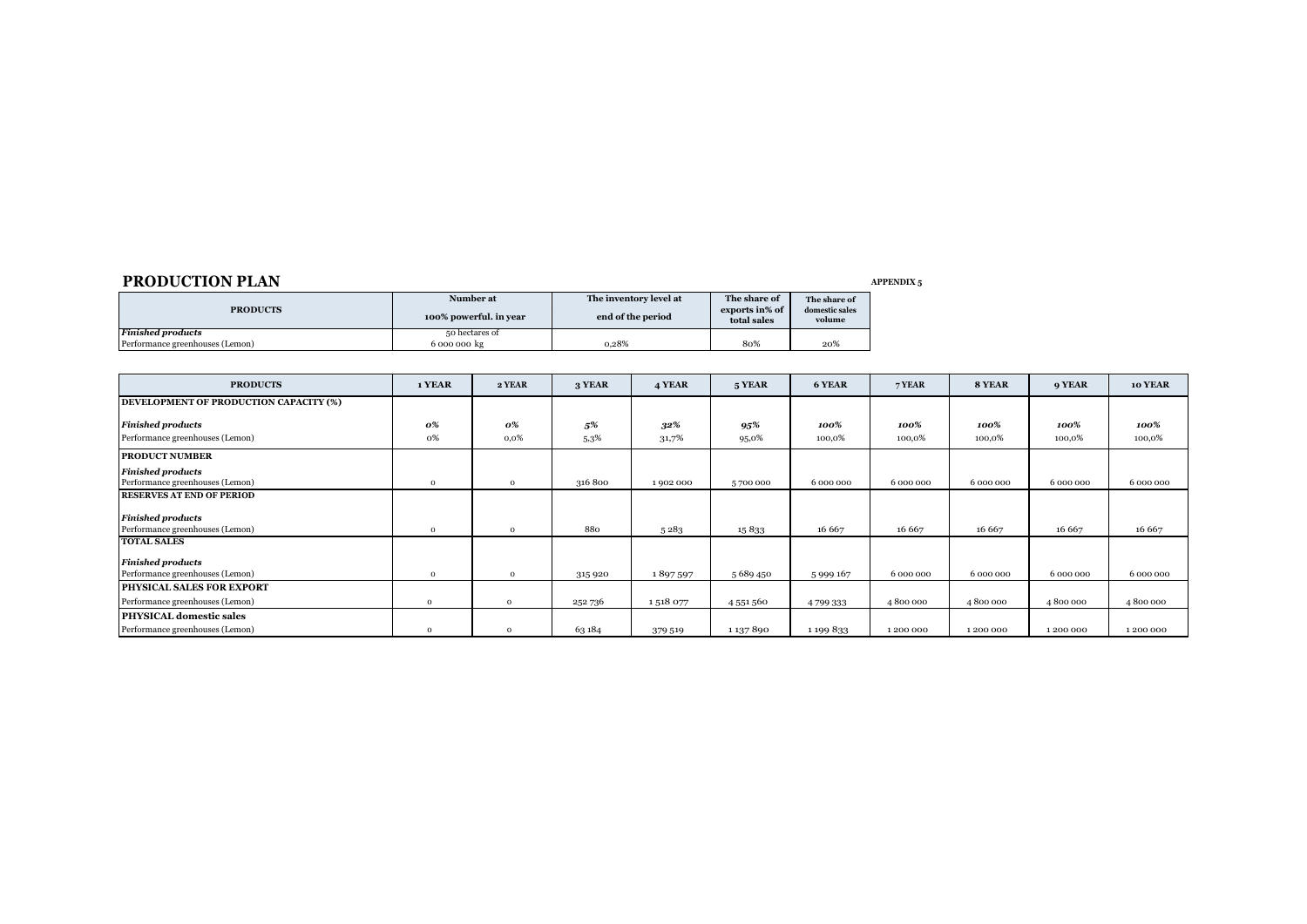### **PRODUCTION PLAN** *APPENDIX 5*

| <b>PRODUCTS</b>                 | Number at<br>100% powerful. in year | The inventory level at<br>end of the period | The share of<br>exports in% of<br>total sales | Volumeoftheshare<br>ofdomesticsales |
|---------------------------------|-------------------------------------|---------------------------------------------|-----------------------------------------------|-------------------------------------|
| <b>Finished products</b>        | 50 hectares of                      |                                             |                                               |                                     |
| Performance greenhouses (Lemon) | 6 000 000 kg                        | 0.28%                                       | 80%                                           | 20%                                 |

| <b>PRODUCTS</b>                        | <b>11 YEAR</b> | <b>12 YEAR</b> | 13 YEAR   | <b>14 YEAR</b> | <b>15 YEAR</b> | <b>16 YEAR</b> | <b>17 YEAR</b> | <b>18 YEAR</b> | <b>19 YEAR</b> | <b>20 YEAR</b> |
|----------------------------------------|----------------|----------------|-----------|----------------|----------------|----------------|----------------|----------------|----------------|----------------|
| DEVELOPMENT OF PRODUCTION CAPACITY (%) |                |                |           |                |                |                |                |                |                |                |
| <b>Finished products</b>               | 100%           | 100%           | 100%      | 100%           | 100%           | 100%           | 100%           | 100%           | 100%           | 100%           |
| Performance greenhouses (Lemon)        | 100,0%         | 100,0%         | 100,0%    | 100,0%         | 100,0%         | 100,0%         | 100,0%         | 100,0%         | 100,0%         | 100,0%         |
| <b>PRODUCT NUMBER</b>                  |                |                |           |                |                |                |                |                |                |                |
| <b>Finished products</b>               |                |                |           |                |                |                |                |                |                |                |
| Performance greenhouses (Lemon)        | 6 000 000      | 6 000 000      | 6 000 000 | 6 000 000      | 6 000 000      | 6 000 000      | 6 000 000      | 6 000 000      | 6 000 000      | 6 000 000      |
| <b>RESERVES AT END OF PERIOD</b>       |                |                |           |                |                |                |                |                |                |                |
| <b>Finished products</b>               |                |                |           |                |                |                |                |                |                |                |
| Performance greenhouses (Lemon)        | 16 667         | 16 667         | 16 667    | 16 667         | 16 667         | 16 667         | 16 667         | 16 667         | 16 667         | 16 667         |
| <b>TOTAL SALES</b>                     |                |                |           |                |                |                |                |                |                |                |
| <b>Finished products</b>               |                |                |           |                |                |                |                |                |                |                |
| Performance greenhouses (Lemon)        | 6 000 000      | 6 000 000      | 6 000 000 | 6 000 000      | 6 000 000      | 6 000 000      | 6 000 000      | 6 000 000      | 6 000 000      | 6 000 000      |
| <b>PHYSICAL SALES FOR EXPORT</b>       |                |                |           |                |                |                |                |                |                |                |
| Performance greenhouses (Lemon)        | 4800000        | 4800000        | 4800000   | 4800000        | 4800000        | 4800000        | 4800000        | 4800000        | 4800000        | 4800000        |
| <b>PHYSICAL domestic sales</b>         |                |                |           |                |                |                |                |                |                |                |
| Performance greenhouses (Lemon)        | 1 200 000      | 1 200 000      | 1 200 000 | 1 200 000      | 1 200 000      | 1 200 000      | 1 200 000      | 1200000        | 1 200 000      | 1200000        |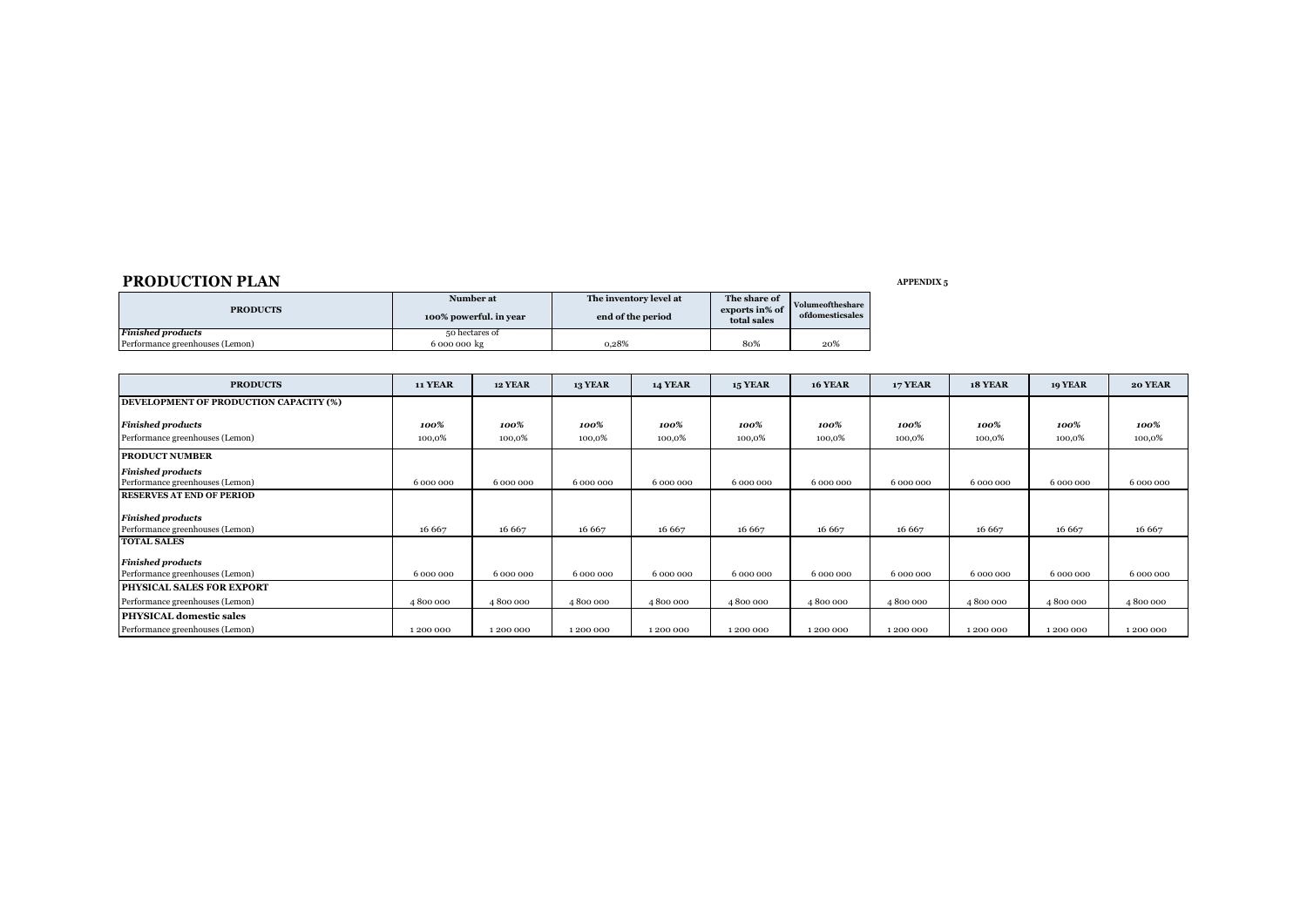#### **SALES PLAN APPENDIX 6**

| <b>PRODUCTS</b>                             |      | Local price        | <b>Export price</b> | The share of<br>sales |
|---------------------------------------------|------|--------------------|---------------------|-----------------------|
|                                             |      | <b>US Dollards</b> | <b>US Dollards</b>  | %                     |
| <b>Finished products</b>                    |      |                    |                     |                       |
| lemons sale after harvest (exports)         | 1 kg |                    | 2,50                | 48%                   |
| Sales of lemons after harvest (ext. Market) | 1 kg | 1,18               |                     | 12%                   |
| lemons sale after storage (export)          | 1 kg |                    | 4,00                | 40%                   |

| <b>PRODUCTS</b>                             | 1 YEAR | 2 YEAR | 3 YEAR  | <b>4 YEAR</b> | 5 YEAR     | 6 YEAR     | 7 YEAR     | 8 YEAR   | <b>9 YEAR</b> | 10 YEAR  |
|---------------------------------------------|--------|--------|---------|---------------|------------|------------|------------|----------|---------------|----------|
| <b>Finished products</b>                    |        |        |         |               |            |            |            |          |               |          |
| lemons sale after harvest (exports)         |        |        | 379 104 | 2 277 116     | 6827340    | 7199000    | 7200000    | 7200000  | 7200000       | 7200000  |
| Sales of lemons after harvest (ext. Market) |        |        | 44 600  | 267896        | 803 216    | 846 941    | 847 059    | 847 059  | 847 059       | 847 059  |
| lemons sale after storage (export)          |        |        | 505 472 | 3 0 3 6 1 5 5 | 9103120    | 9598667    | 9 600 000  | 9600000  | 9600000       | 9600000  |
|                                             |        |        |         |               |            |            |            |          |               |          |
| TOTAL                                       |        |        | 929 176 | 5 581 167     | 16 733 676 | 17 644 608 | 17 647 059 | 17647059 | 17 647 059    | 17647059 |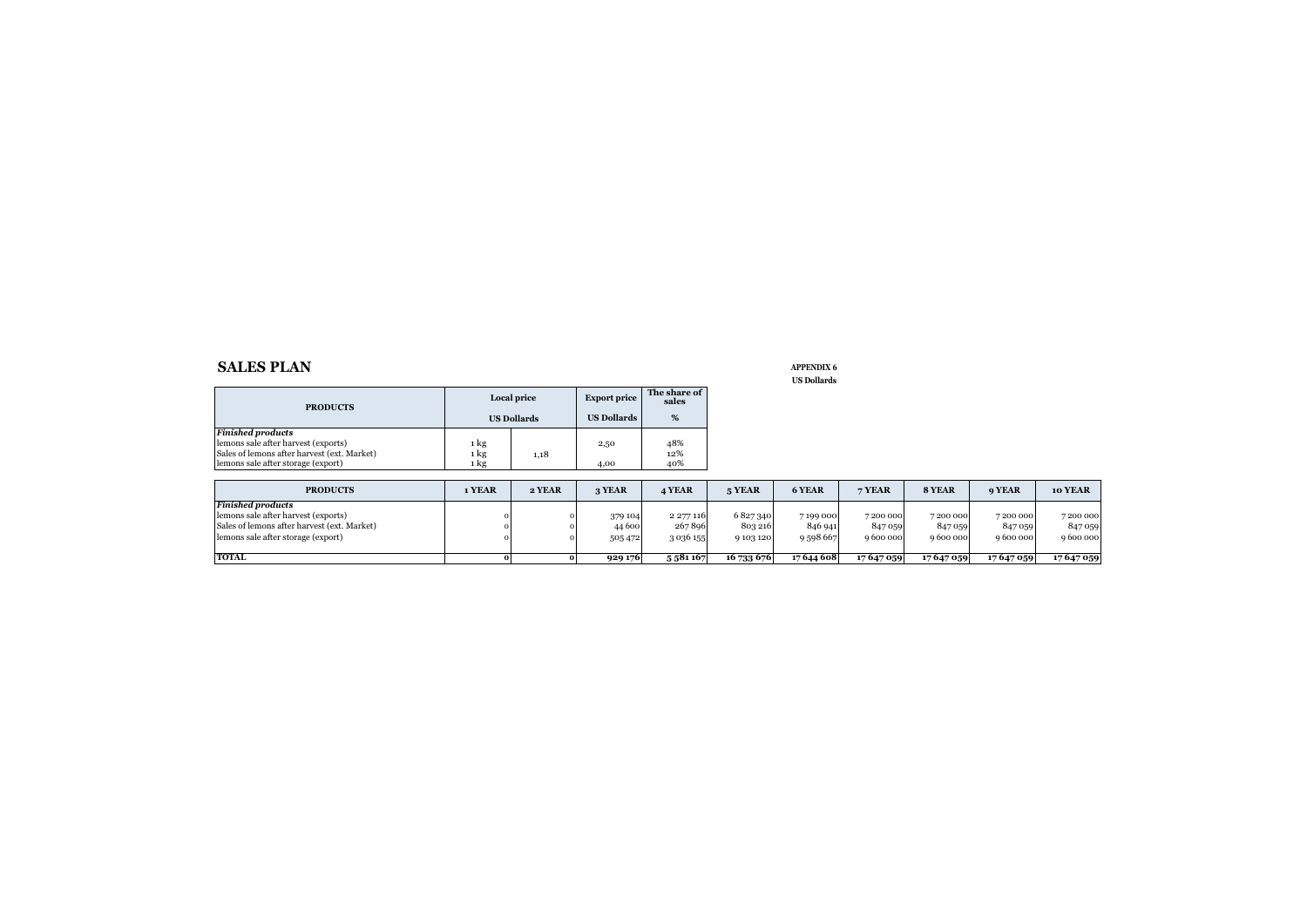#### **SALES PLAN APPENDIX 6**

| <b>PRODUCTS</b>                                                                                                |              | local price        | export price       | The share of<br>sales |
|----------------------------------------------------------------------------------------------------------------|--------------|--------------------|--------------------|-----------------------|
|                                                                                                                |              | <b>US Dollards</b> | <b>US Dollards</b> | %                     |
| <b>Finished products</b><br>lemons sale after harvest (exports)<br>Sales of lemons after harvest (ext. Market) | 1 kg<br>1 kg | 1,18               | 2,50               | 48%<br>12%            |
| lemons sale after storage (export)                                                                             | 1 kg         |                    | 4,00               | 40%                   |

| <b>PRODUCTS</b>                                                                                                                                      | 11 YEAR                       | <b>12 YEAR</b>                  | <b>13 YEAR</b>                  | <b>14 YEAR</b>                  | <b>15 YEAR</b>                  | <b>16 YEAR</b>                  | <b>17 YEAR</b>                  | <b>18 YEAR</b>                  | 10 YEAR                         | 20 YEAR                       |
|------------------------------------------------------------------------------------------------------------------------------------------------------|-------------------------------|---------------------------------|---------------------------------|---------------------------------|---------------------------------|---------------------------------|---------------------------------|---------------------------------|---------------------------------|-------------------------------|
| <b>Finished products</b><br>lemons sale after harvest (exports)<br>Sales of lemons after harvest (ext. Market)<br>lemons sale after storage (export) | 7200000<br>847 059<br>9600000 | 7200000<br>847 059<br>9 600 000 | 7200000<br>847 059<br>9 600 000 | 7200000<br>847 059<br>9 600 000 | 7200000<br>847 059<br>9 600 000 | 7200000<br>847 059<br>9 600 000 | 7200000<br>847 059<br>9 600 000 | 7200000<br>847 059<br>9 600 000 | 7200000<br>847 059<br>9 600 000 | 7200000<br>847 059<br>9600000 |
| <b>TOTAL</b>                                                                                                                                         | 17 647 059                    | 17647059                        | 7200 000                        | 17647059                        | 17 647 059                      | 17647059                        | 17647059                        | 17647059                        | 17647059                        | 17647059                      |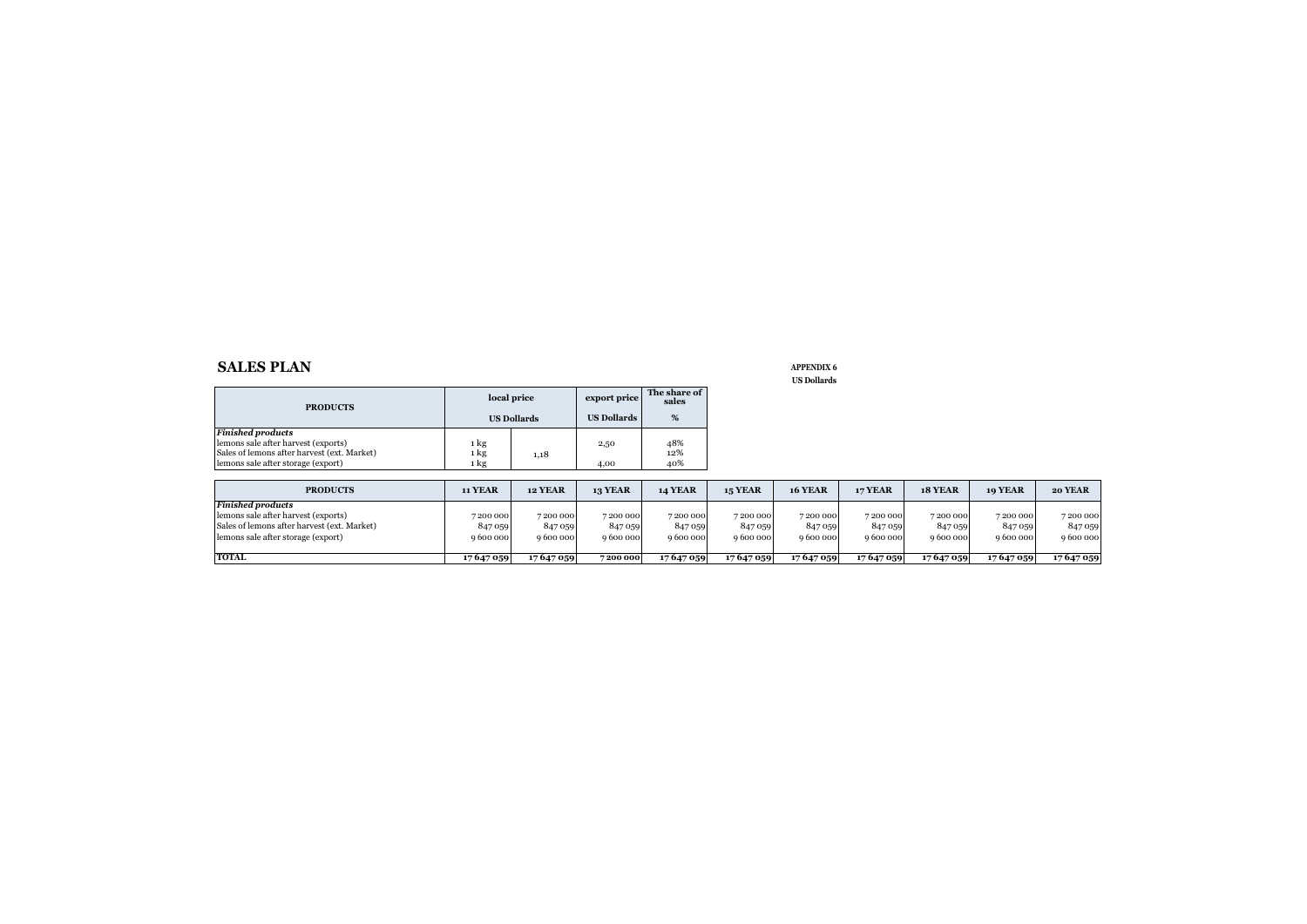## **COST OF RAW MATERIAL ATFULLCAPACITY APPENDIX7 NAME OF PRODUCT**

## **Lemon**

| N <sub>2</sub> | <b>Name</b>                          | The need for 1<br>Unit |         | measure.           | Price per unit of The cost price of<br>50 hectares |  |  |  |  |  |  |
|----------------|--------------------------------------|------------------------|---------|--------------------|----------------------------------------------------|--|--|--|--|--|--|
|                | <b>Direct material costs</b>         |                        |         | <b>US Dollards</b> | <b>US Dollards</b>                                 |  |  |  |  |  |  |
|                | lemon seedlings                      | PC.                    | 1600,00 | 2,94               | 235 294,12                                         |  |  |  |  |  |  |
|                | Costs for fertilizers                | t.                     |         | 103,53             | 5 176,47                                           |  |  |  |  |  |  |
|                | land preparation for planting        |                        |         | 117,65             | 5882,35                                            |  |  |  |  |  |  |
|                | organic fertilizers                  |                        |         |                    | 11 764,71                                          |  |  |  |  |  |  |
|                | other expenses                       |                        | 1600,00 | 0,12               | 9 411,76                                           |  |  |  |  |  |  |
|                | <b>Total:</b>                        |                        |         |                    | 267 529,41                                         |  |  |  |  |  |  |
|                | Total cost of the main raw materials |                        |         |                    |                                                    |  |  |  |  |  |  |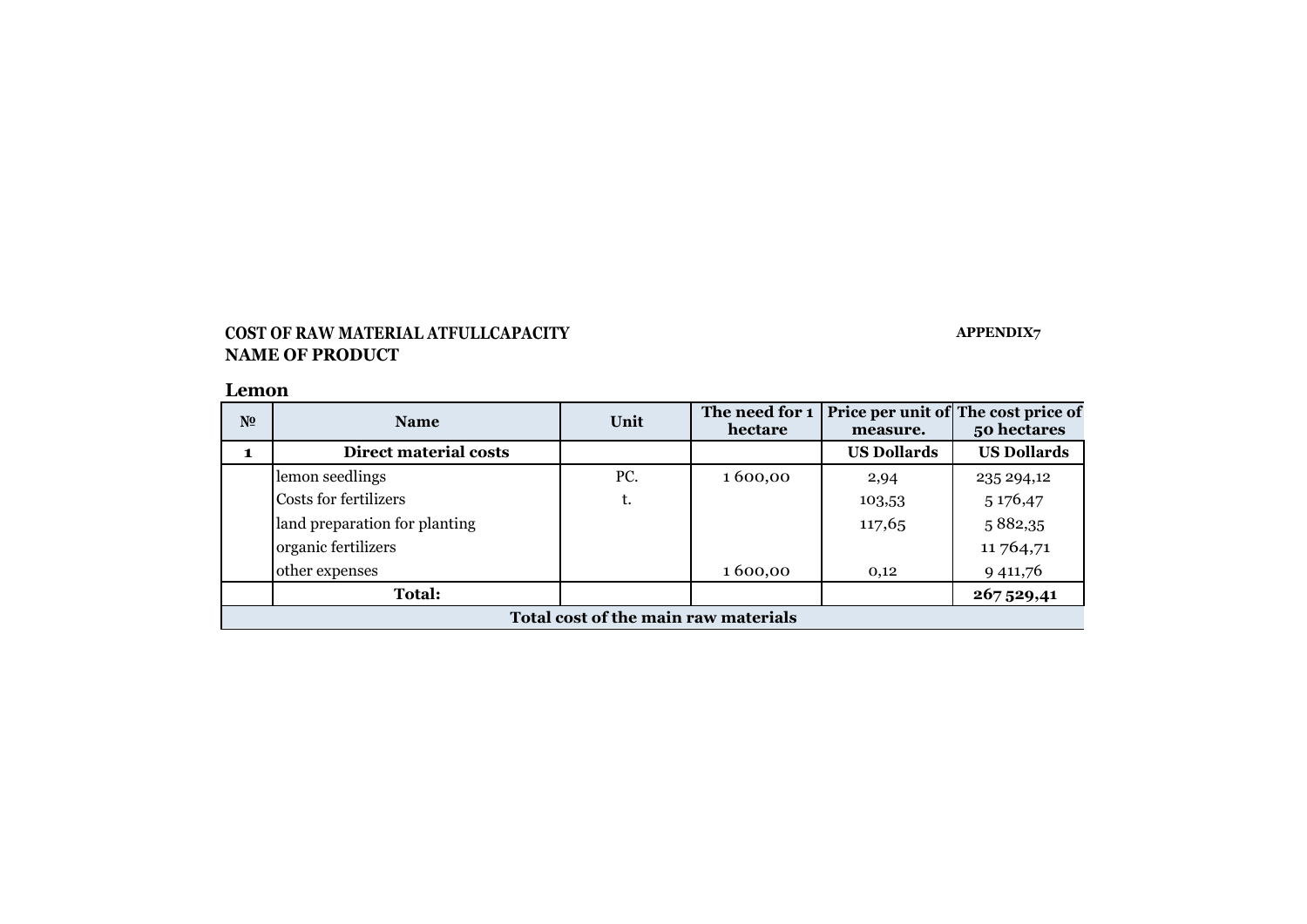# **COSTATFULLCAPACITYPERYEAR APPENDIX 8**

| <b>Name</b>                                               | <b>Total costs</b> | The share of fixed<br>costs | The proportion of<br>variable costs | fixed costs        | variable costs     |
|-----------------------------------------------------------|--------------------|-----------------------------|-------------------------------------|--------------------|--------------------|
|                                                           | <b>US Dollards</b> | in total costs (%)          | in total costs (%)                  | <b>US Dollards</b> | <b>US Dollards</b> |
| raw materials                                             | 240 471            | 0%                          | 100%                                | $\mathbf{o}$       | 240 471            |
| including:                                                |                    |                             |                                     |                    |                    |
| cost of raw materials                                     | 240 471            | 0%                          | 100%                                | $\Omega$           | 240 471            |
| Communal expenses                                         | 135 550            | 100%                        | 0%                                  | 135 550            | $\mathbf 0$        |
| Operating costs (spare parts and others.) (0.3% of sales) | 63 000             | 0%                          | 100%                                |                    | 63 000             |
| Transportation costs (0.1% of sales)                      | 21 000             | 0%                          | 100%                                | $\Omega$           | 21 000             |
| <b>Staff salaries</b>                                     | 177 720            | 10%                         | 90%                                 | 17772              | 159 948            |
| Allocations to the fund sots.strah                        | 21 3 26            | 100%                        | 0%                                  | 21 3 26            | $\Omega$           |
| Depreciation                                              | $\mathbf 0$        | 100%                        | 0%                                  |                    | $\Omega$           |
| Implementation costs (0.2% of sales)                      | 42 000             | 0%                          | 100%                                | $\Omega$           | 42 000             |
| Administrative costs (0.1% of sales)                      | 21 000             | 20%                         | 80%                                 | 4 2 0 0            | 16800              |
| <b>Salary Administration</b>                              | 15 600             | 100%                        | 0%                                  | 15 600             | $\Omega$           |
| Allocations to the fund sots.strah                        | 1872               | 100%                        | 0%                                  | 1872               | $\Omega$           |
| Other not specified costs (0.3% of sales)                 | 63 000             | 0%                          | 100%                                | $\Omega$           | 63 000             |
| Total:                                                    | 802 539            |                             |                                     | 196 320            | 606 219            |
|                                                           |                    |                             |                                     |                    |                    |
| <b>TOTAL</b>                                              | 802 539            |                             |                                     | 196 320            | 606 219            |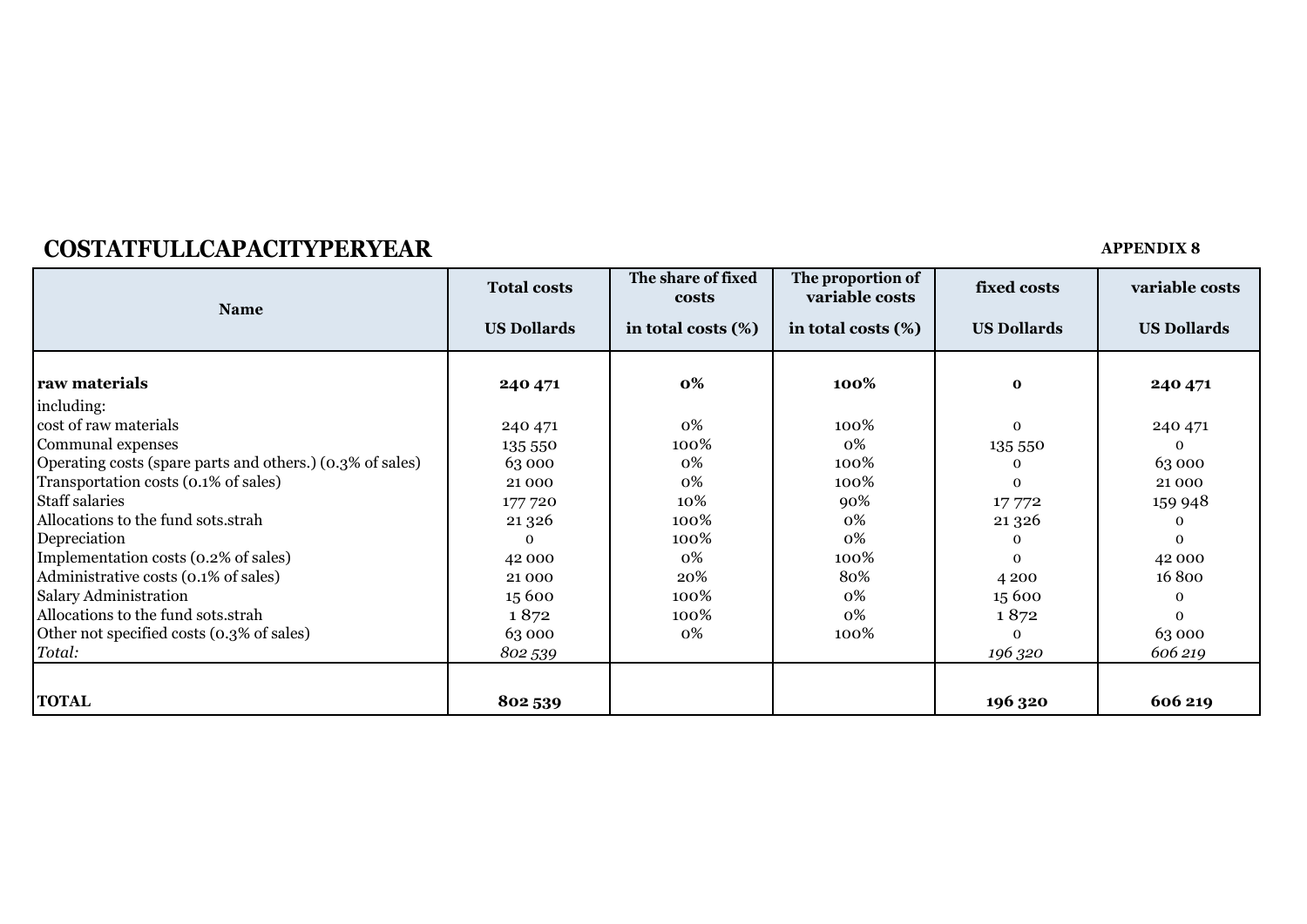## **UTILITYCOSTSATFULLCAPACITY** *APPENDIX9*

| <b>Name</b>                             | Unit<br>measurement<br>50 hectares of | Theneedforayear | unit cost<br>(us dollards) | Cost per year<br>(us dollards) |
|-----------------------------------------|---------------------------------------|-----------------|----------------------------|--------------------------------|
| Costs of heating and electrical systems | kW / hour                             |                 | 0,000                      | 129 412                        |
| The cost of water supply greenhouses    | m <sub>3</sub>                        | 173 913,0       | 0,035                      | 6 138                          |
| <b>TOTAL</b>                            |                                       |                 |                            | 135 550                        |

# **PLANNEDSTAFFINGCOMPANY** *APPENDIX10*

|                                                 |          | <b>QTY</b>                  | <b>Average monthly</b>          | The total annual                |
|-------------------------------------------------|----------|-----------------------------|---------------------------------|---------------------------------|
|                                                 | existing | new                         | <b>3APILJIATA</b> (us dollards) | <b>3APILJIATA</b> (us dollards) |
|                                                 |          | <b>PRODUCTIONDEPARTMENT</b> |                                 |                                 |
| Agronomist                                      | $\Omega$ | 5                           | 300                             | 18 000                          |
| general workers                                 |          | 100                         | 100                             | 120 000                         |
| Loader driver                                   |          | 5                           | 100                             | 6000                            |
| An electrician                                  |          |                             | 150                             | 3600                            |
| sorting and storage of separated (refrigerator) |          |                             | 100                             | 8400                            |
| Security                                        |          | 10                          | 100                             | 12 000                          |
| cleaning woman                                  |          |                             | 80                              | 1920                            |
| Cook                                            |          |                             | 200                             | 2400                            |
| Assistant cook                                  | 0        | 3                           | 150                             | 5400                            |
| Total:                                          | 0        | 135                         |                                 | 177720                          |
|                                                 |          |                             |                                 |                                 |
| <b>Total production staff</b>                   | $\bf{0}$ | 135                         |                                 | 177720                          |
| social security payment                         | 12%      |                             |                                 | 21 3 26                         |
| <b>Total with CAP:</b>                          |          |                             |                                 | 199 046                         |
|                                                 |          |                             |                                 |                                 |
|                                                 |          | <b>ADMINISTRATION</b>       |                                 |                                 |
| <b>CEO</b>                                      | $\Omega$ |                             | 600                             | 7200                            |
| Accountant                                      |          |                             | 300                             | 3600                            |
| Human Resources Department                      |          |                             | 400                             | 4800                            |
| Total:                                          | 0        | 3                           |                                 | 15 600                          |
| <b>Total administrative staff</b>               | $\bf{0}$ | 3                           |                                 | 15600                           |
| social security payment                         | 12%      |                             |                                 | 1872                            |
| <b>Total with CAP:</b>                          |          |                             |                                 | 17472                           |
|                                                 |          |                             |                                 |                                 |
|                                                 |          |                             |                                 |                                 |
| <b>TOTAL</b>                                    | $\bf{0}$ | 138                         |                                 | 216 518                         |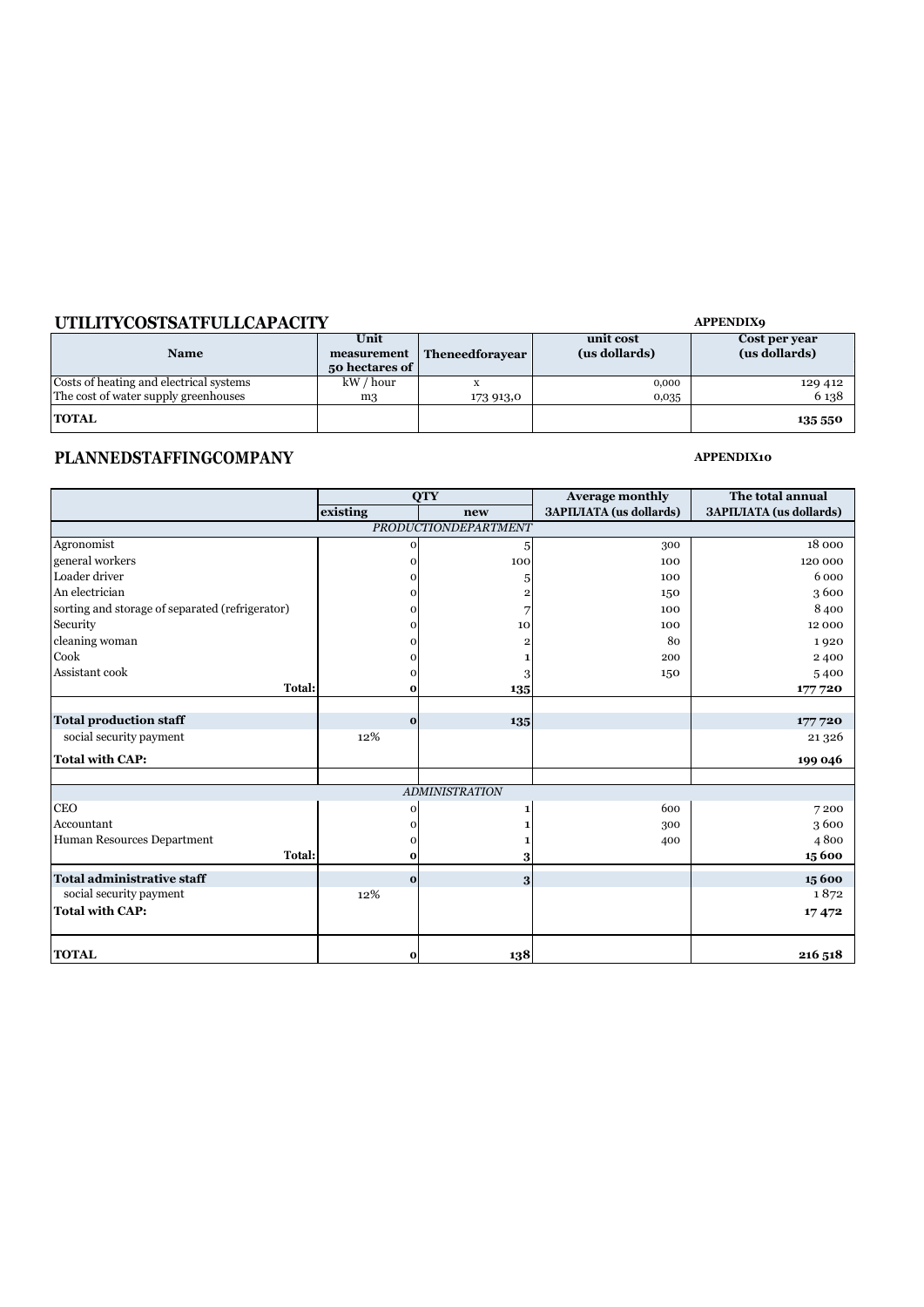### **COST OF PRODUCTS FOR SALE APPENDIX 11**

|                                                           |        |          |          |           |               | ບບ ມບມແມ່ ແນ  |           |           |           |           |
|-----------------------------------------------------------|--------|----------|----------|-----------|---------------|---------------|-----------|-----------|-----------|-----------|
|                                                           | 1 YEAR | 2 YEAR   | 3 YEAR   | 4 YEAR    | 5 YEAR        | 6 YEAR        | 7 YEAR    | 8 YEAR    | 9 YEAR    | 10 YEAR   |
| <b>Expenses:</b>                                          |        |          | 1053211  | 1075404   | 1 1 2 5 5 7 6 | 1 132 776     | 1 132 776 | 1 132 776 | 1 132 776 | 1 132 776 |
| The costs for fertilizers                                 |        |          | 300 000  | 300 000   | 300 000       | 300 000       | 300 000   | 300 000   | 300 000   | 300 000   |
| Utility costs                                             |        |          | 135 550  | 135 550   | 135 550       | 135 550       | 135 550   | 135 550   | 135 550   | 135 550   |
| Salary of production and social benefits, fear.           |        |          | 199 046  | 199 046   | 199 046       | 199 046       | 199 046   | 199 046   | 199 046   | 199 046   |
| Depreciation                                              |        |          | 414 180  | 414 180   | 414 180       | 414 180       | 414 180   | 414 180   | 414 180   | 414 180   |
| Transportation costs (0.1% of sales)                      |        |          | 1109     | 6657      | 19 950        | 21000         | 21000     | 21000     | 21000     | 21000     |
| Operating costs (spare parts and others.) (0.3% of sales) |        |          | 3326     | 19 971    | 59850         | 63000         | 63000     | 63000     | 63 000    | 63 000    |
| The cost of inventories at the end of the month           |        |          | 2926     | 2987      | 3 1 3 5       | 3147          | 3147      | 3 1 4 7   | 3 1 4 7   | 3 1 4 7   |
| <b>COSTS</b>                                              |        |          |          |           |               |               |           |           |           |           |
| AT sell products                                          |        | $\bf{o}$ | 1050286  | 1075343   | 1128429       | 1 1 3 2 7 6 5 | 1132776   | 1132776   | 1132776   | 1132776   |
| period costs:                                             |        |          | 258 969  | 283 975   | 355449        | 353465        | 345 182   | 336898    | 328 615   | 320 331   |
| Salary administration and social benefits, fear.          |        |          | 17472    | 17472     | 17472         | 17472         | 17472     | 17472     | 17472     | 17472     |
| Implementation costs (0.2% of sales)                      |        |          | 2 2 1 8  | 13 3 14   | 39 900        | 42 000        | 42 000    | 42 000    | 42 000    | 42 000    |
| Administrative costs (0.1% of sales)                      |        |          | 1109     | 6657      | 19 950        | 21000         | 21000     | 21000     | 21000     | 21000     |
| Property tax                                              |        |          | 234 844  | 226 561   | 218 277       | 209 993       | 201710    | 193426    | 185 143   | 176859    |
| Other not specified costs (0.3% of sales)                 |        |          | 3326     | 19 971    | 59850         | 63000         | 63000     | 63000     | 63 000    | 63 000    |
|                                                           |        |          |          |           |               |               |           |           |           |           |
| <b>OPERATING COSTS</b>                                    |        | $\bf{o}$ | 1309 255 | 1 359 317 | 1483878       | 1486230       | 1477958   | 1469 674  | 1461391   | 1453107   |
| <b>TOTAL COST OF PRODUCT SOLD</b>                         |        | $\bf{o}$ | 1309 255 | 1 359 317 | 1483878       | 1486230       | 1477958   | 1469674   | 1461391   | 1453107   |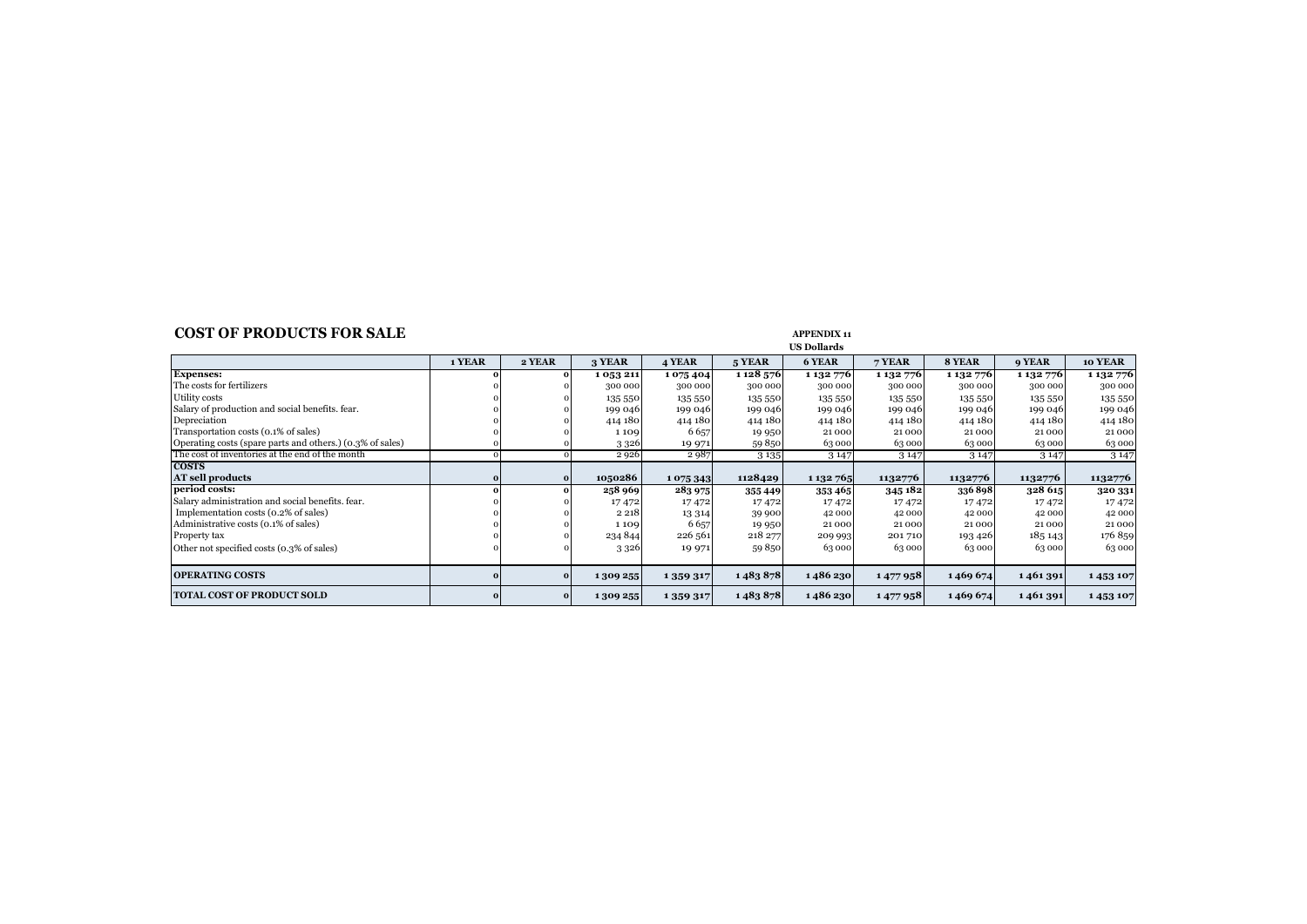### **COST OF PRODUCTS FOR SALE APPENDIX 11**

|                                                           | <b>11 YEAR</b> | 12 YEAR   | <b>13 YEAR</b> | <b>14 YEAR</b> | <b>15 YEAR</b> | <b>16 YEAR</b> | 17 YEAR | 18 YEAR | 19 YEAR   | 20 YEAR |
|-----------------------------------------------------------|----------------|-----------|----------------|----------------|----------------|----------------|---------|---------|-----------|---------|
| <b>Expenses:</b>                                          | 1196236        | 1 196 236 | 1 1 5 2 6 8 1  | 1 168 281      | 1107791        | 1107791        | 1107791 | 1107791 | 1107791   | 1107791 |
| The costs for fertilizers                                 | 330 000        | 330 000   | 300 000        | 300 000        | 300 000        | 300 000        | 300 000 | 300 000 | 300 000   | 300 000 |
| Utility costs                                             | 149 105        | 149 105   | 135 550        | 135 550        | 135 550        | 135 550        | 135 550 | 135 550 | 135 550   | 135 550 |
| Salary of production and social benefits. fear.           | 218 951        | 218 951   | 218 951        | 218 951        | 218 951        | 218 951        | 218 951 | 218 951 | 218 951   | 218 951 |
| Depreciation                                              | 414 180        | 414 180   | 414 180        | 414 180        | 353 690        | 353 690        | 353 690 | 353 690 | 353 690   | 353 690 |
| Transportation costs (0.1% of sales)                      | 21000          | 21000     | 21000          | 21 000         | 21000          | 21000          | 21000   | 21000   | 21000     | 21000   |
| Operating costs (spare parts and others.) (0.3% of sales) | 63 000         | 63000     | 63 000         | 63000          | 63 000         | 63000          | 63000   | 63 000  | 63 000    | 63 000  |
| The cost of inventories at the end of the month           | 3323           | 3323      | 3202           | 3245           | 3077           | 3077           | 3077    | 3077    | 3077      | 3077    |
| <b>COSTS</b>                                              |                |           |                |                |                |                |         |         |           |         |
| <b>AT sell products</b>                                   | 1196060        | 1196236   | 1152802        | 1168238        | 1107959        | 1107791        | 1107791 | 1107791 | 1107791   | 1107791 |
| period costs:                                             | 313795         | 305 511   | 145 219        | 145 219        | 145 219        | 145 219        | 145 219 | 145 219 | 145 219   | 145 219 |
| Salary administration and social benefits, fear,          | 19 219         | 19 219    | 19 219         | 19 219         | 19 219         | 19 219         | 19 219  | 19 219  | 19 219    | 19 219  |
| Implementation costs (0.2% of sales)                      | 42 000         | 42 000    | 42 000         | 42 000         | 42 000         | 42 000         | 42 000  | 42 000  | 42 000    | 42 000  |
| Administrative costs (0.1% of sales)                      | 21000          | 21000     | 21000          | 21 000         | 21000          | 21000          | 21000   | 21000   | 21000     | 21000   |
| Property tax                                              | 168 575        | 160 292   |                |                |                |                |         |         |           |         |
| Other not specified costs (0.3% of sales)                 | 63 000         | 63000     | 63000          | 63000          | 63000          | 63000          | 63000   | 63000   | 63 000    | 63 000  |
|                                                           |                |           |                |                |                |                |         |         |           |         |
| <b>OPERATING COSTS</b>                                    | 1509854        | 1501747   | 1298 021       | 1 3 1 3 4 5 7  | 1 2 5 3 1 7 8  | 1253010        | 1253010 | 1253010 | 1253010   | 1253010 |
| <b>TOTAL COST OF PRODUCT SOLD</b>                         | 1509854        | 1501747   | 1298 021       | 1 3 1 3 4 5 7  | 1 2 5 3 1 7 8  | 1283343        | 1253010 | 1253010 | 1 275 760 | 1253010 |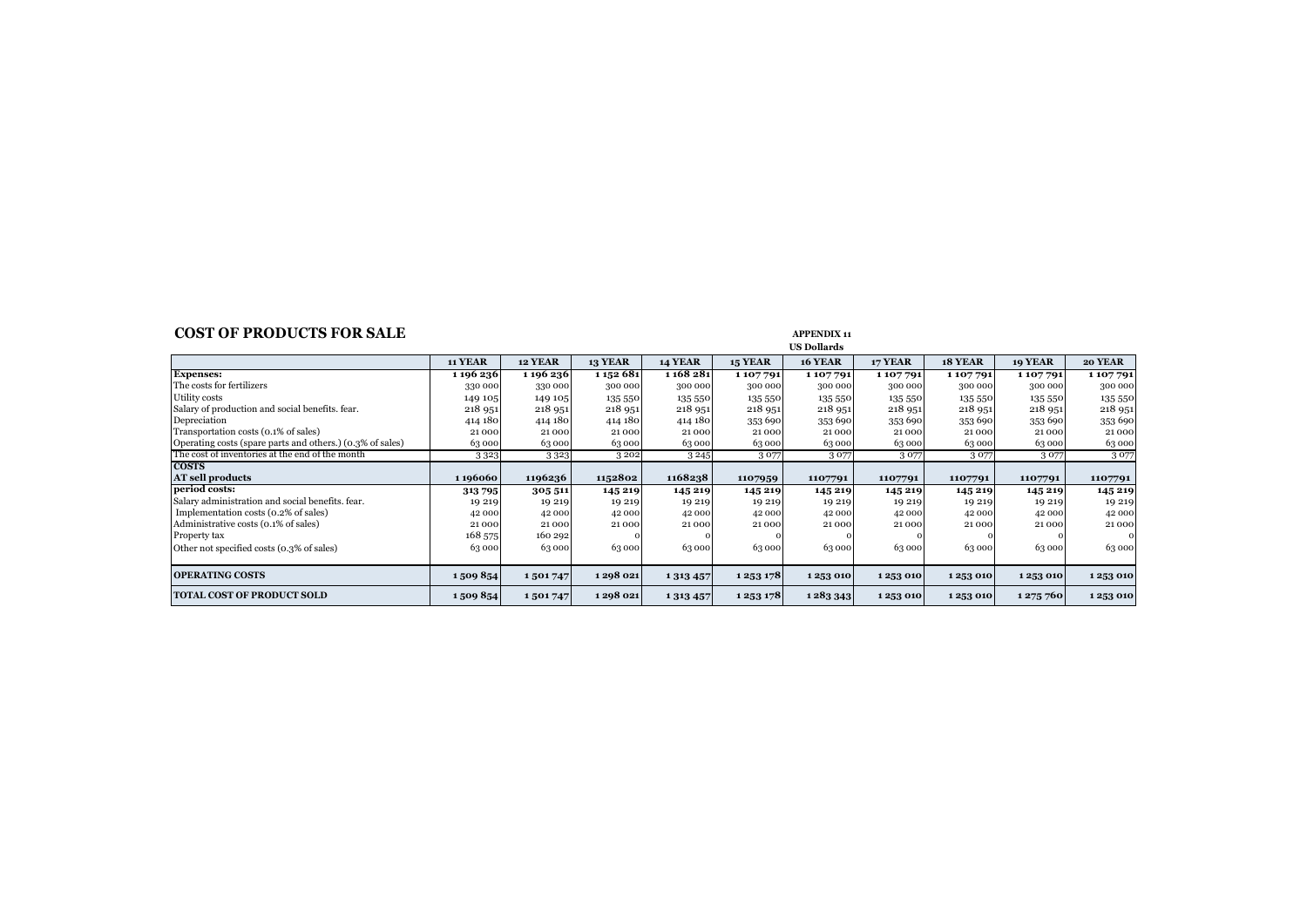# GENERALCALCULATIONOFPROFITANDLOSS APPENDIX12

|                                            | 1 YEAR       | 2 YEAR       | 3 YEAR    | 4 YEAR        | 5 YEAR      | 6 YEAR      | 7 YEAR     | 8 YEAR     | <b>9 YEAR</b> | 10 YEAR       |
|--------------------------------------------|--------------|--------------|-----------|---------------|-------------|-------------|------------|------------|---------------|---------------|
| <b>Total sales</b>                         | $\mathbf{o}$ | $\bf{0}$     | 929 176   | 5581167       | 16 733 676  | 17 644 608  | 17 647 059 | 17 647 059 | 17 647 059    | 17 647 059    |
| Craft costs of products sold               | 0            | 0            | 1 050 286 | 1075343       | 1 1 2 4 2 9 | 1 132 765   | 1 132 776  | 1 132 776  | 1 132 776     | 1 132 776     |
| <b>Gross profit</b>                        | $\bf{0}$     | $\mathbf{o}$ | $-121109$ | 4 505 824     | 15 605 248  | 16 511 843  | 16 514 283 | 16 514 283 | 16 514 283    | 16 514 283    |
| period costs                               | $\mathbf{O}$ | $\mathbf{O}$ | 24 1 25   | 57414         | 137 172     | 143 472     | 143 472    | 143 472    | 143 472       | 143 472       |
|                                            |              |              |           |               |             |             |            |            |               |               |
| Profit before tax                          | $\bf{0}$     | $\bf{0}$     | $-145234$ | 4 4 4 4 4 1 0 | 15468076    | 16 368 371  | 16 370 811 | 16 370 811 | 16 370 811    | 16 370 811    |
|                                            |              |              |           |               |             |             |            |            |               |               |
| Tax on profits                             | 0            | 0            | 17428     | 533809        | 1856169     | 1964 205    | 1964 497   | 1964 497   | 1964 497      | 1964497       |
|                                            |              |              |           |               |             |             |            |            |               |               |
| <b>Profit after tax</b>                    | 0            | $\mathbf{o}$ | $-162662$ | 3 914 601     | 13 611 907  | 14 404 167  | 14 406 313 | 14 406 313 | 14 406 313    | 14 406 313    |
|                                            |              |              |           |               |             |             |            |            |               |               |
| Net profit                                 | $\bf{0}$     | $\bf{0}$     | $-162662$ | 3 914 601     | 13 611 907  | 14 4 04 167 | 14 406 313 | 14 406 313 | 14 406 313    | 14 406 313    |
| * The investor's share (70% of net profit) |              |              | $-113864$ | 2740221       | 9 5 28 3 35 | 10 082 917  | 10 084 419 | 10 084 419 | 10 084 419    | 10 084 419    |
| * The share of the company (30% of net     |              |              |           |               |             |             |            |            |               |               |
| profit)                                    |              |              | -48 799   | 1 174 380     | 4 083 572   | 4 321 250   | 4 321 894  | 4 321 894  | 4 321 894     | 4 3 2 1 8 9 4 |
| Net income on an accrual basis             | 0            | $\mathbf{o}$ | -162 662  | 3751939       | 17 363 845  | 31 768 012  | 46 174 325 | 60 580 639 | 74 986 952    | 89 393 265    |

| Coefficients profitability (%)<br>$\sqrt{20}$ | <b>YEAR</b> | 2 YEAR | 3 YEAR | <b>YEAR</b>   | <b>TYEAR</b> | <b>6 YEAR</b> | 7 YEAR | <b>8 YEAR</b> | <b>9 YEAR</b> | 10 YEAR |
|-----------------------------------------------|-------------|--------|--------|---------------|--------------|---------------|--------|---------------|---------------|---------|
| Gross profit / total sales                    |             |        | $-13%$ | 81%           | 93%          | 94%           | 04%    |               | 94%           | 94%     |
| Net income<br>' total sales                   |             |        | $-18%$ | $\sim$<br>70ኢ | 81%          | 82%           | 82%    | 82%           | 82%           | 82%     |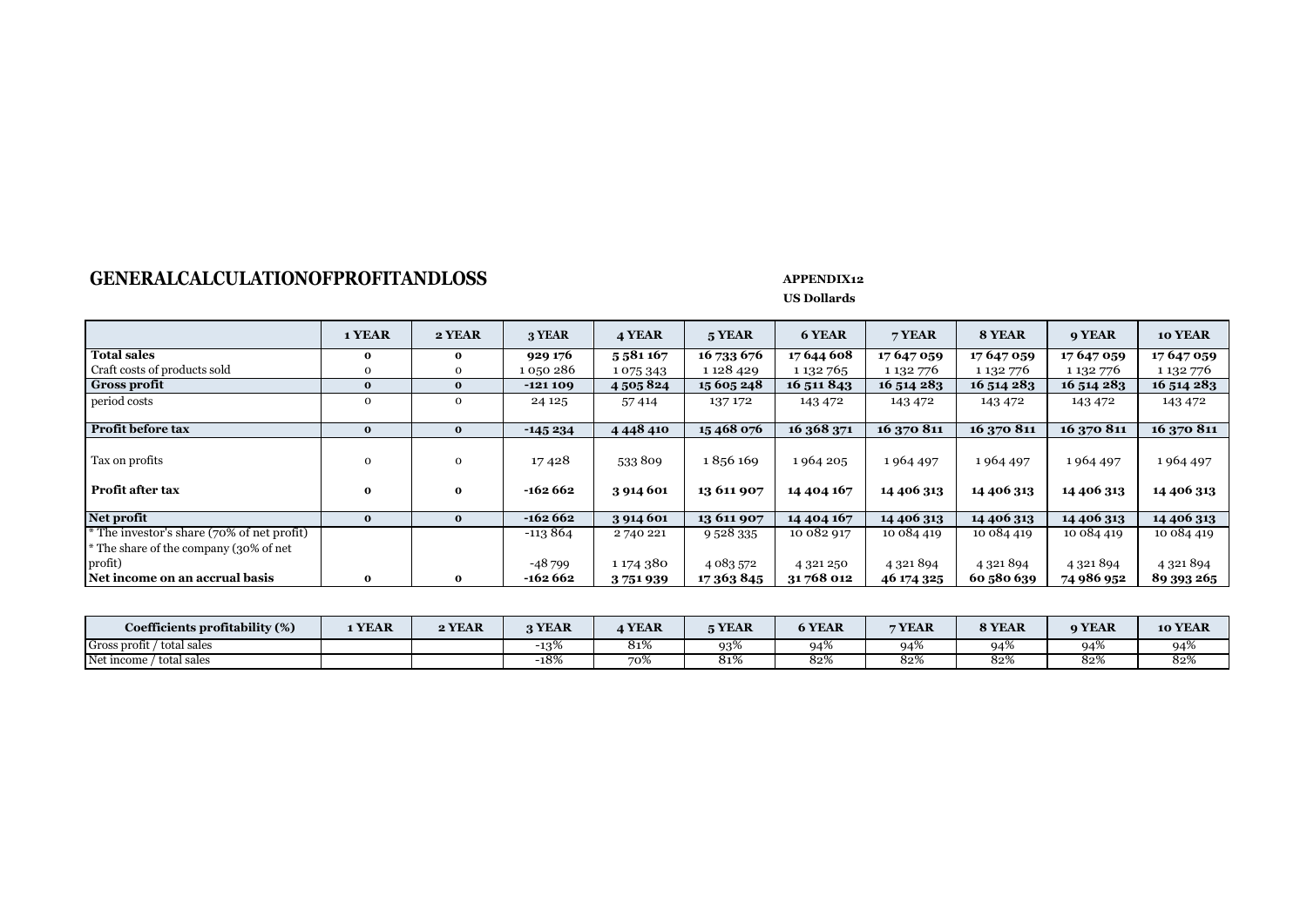# **GENERALCALCULATIONO** *APPENDIX 12*

|                                            | <b>11 YEAR</b> | <b>12 YEAR</b> | <b>13 YEAR</b> | <b>14 YEAR</b> | <b>15 YEAR</b> | <b>16 YEAR</b> | <b>17 YEAR</b> | 18 YEAR     | <b>19 YEAR</b> | 20 YEAR       |
|--------------------------------------------|----------------|----------------|----------------|----------------|----------------|----------------|----------------|-------------|----------------|---------------|
| <b>Total sales</b>                         | 17 647 059     | 17 647 059     | 7200000        | 17 647 059     | 17 647 059     | 17 647 059     | 17 647 059     | 17 647 059  | 17 647 059     | 17 647 059    |
| Craft costs of products sold               | 1 196 060      | 1 196 236      | 1 152 802      | 1 168 238      | 1107959        | 1 107 791      | 1 107 791      | 1107791     | 1107791        | 1107791       |
| <b>Gross profit</b>                        | 16 450 999     | 16 450 823     | 6 047 198      | 16 478 821     | 16 539 100     | 16 539 268     | 16 539 268     | 16 539 268  | 16 539 268     | 16 539 268    |
| period costs                               | 145 219        | 145 219        | 145 219        | 145 219        | 145 219        | 145 219        | 145 219        | 145 219     | 145 219        | 145 219       |
|                                            |                |                |                |                |                |                |                |             |                |               |
| Profit before tax                          | 16 305 780     | 16 305 604     | 5901979        | 16 333 602     | 16 393 881     | 16 363 715     | 16 394 049     | 16 394 049  | 16 371 299     | 16 394 049    |
|                                            |                |                |                |                |                |                |                |             |                |               |
| Tax on profits                             | 1956 694       | 1956 672       | 708 237        | 1960 032       | 1967266        | 1963 646       | 1967286        | 1967286     | 1964 556       | 1967286       |
| Profit after tax                           | 14 349 086     | 14 348 931     | 5 193 741      | 14 373 570     | 14 4 26 6 15   | 14 400 070     | 14 4 26 763    | 14 4 26 763 | 14 406 743     | 14 4 26 763   |
| Net profit                                 | 14 349 086     | 14 348 931     | 5 193 741      | 14 373 570     | 14 4 26 6 15   | 14 400 070     | 14 4 26 763    | 14 4 26 763 | 14 406 743     | 14 4 26 763   |
| * The investor's share (70% of net profit) | 10 044 360     | 10 044 252     | 3 635 619      | 10 061 499     | 10 098 631     | 10 080 049     | 10 098 734     | 10 098 734  | 10 084 720     | 10 098 734    |
| * The share of the company (30% of net     |                |                |                |                |                |                |                |             |                |               |
| profit)                                    | 4 304 726      | 4 304 679      | 1558 122       | 4 312 071      | 4 3 2 7 9 8 5  | 4 320 021      | 4 3 28 0 29    | 4 3 28 0 29 | 4 322 023      | 4 3 2 8 0 2 9 |
| Net income on an accrual basis             | 103 742 352    | 118 091 283    | 123 285 024    | 137 658 594    | 152 085 209    | 166 485 279    | 180 912 041    | 195 338 804 | 209 745 547    | 224 172 310   |

| Coefficients profitability (%) | 11 YEAR       | <b>12 YEAR</b> | <b>13 YEAR</b> | <b>14 YEAR</b> | <b>15 YEAR</b> | <b>16 YEAR</b> | 17 YEAR | 18 YEAR | 19 YEAR | 20 YEAR |
|--------------------------------|---------------|----------------|----------------|----------------|----------------|----------------|---------|---------|---------|---------|
| Gross profit / total sales     | $93^\circ$    | 93%            | 04 / (         | 93%            | $94^\circ$     | 94%            | 04%     |         | 94%     | 94%     |
| Net income<br>total sales      | $\sim$<br>819 | $2 - 0$<br>017 | 72%            | 81%            | 82%            | 82%            | 82%     | 82%     | 82%     | 82%     |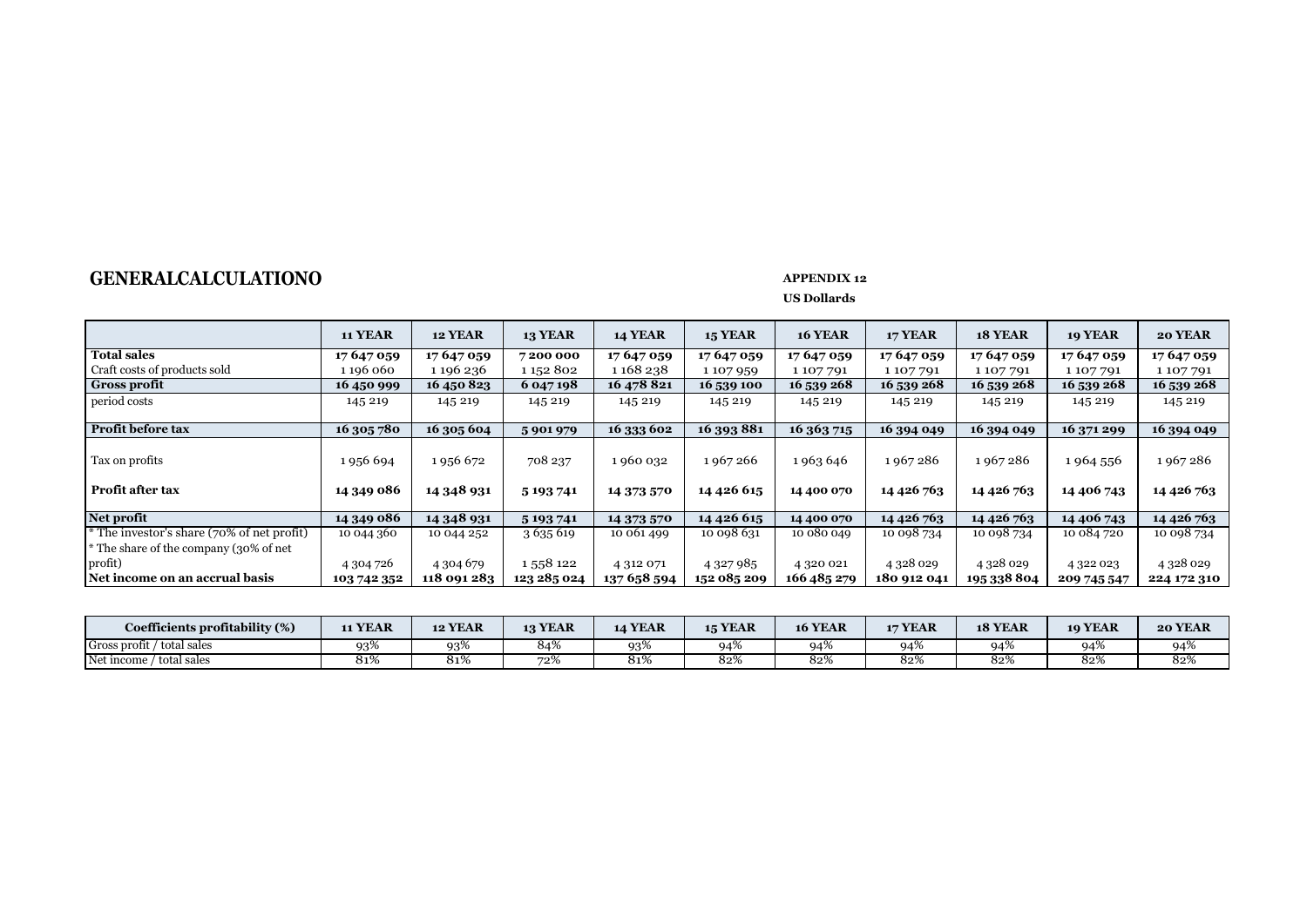# **GENERAL CALCULATION O**

| <b>Total sales</b>                         |
|--------------------------------------------|
| Craft costs of products sold               |
| <b>Gross profit</b>                        |
| period costs                               |
|                                            |
| Profit before tax                          |
| Tax on profits                             |
| <b>Profit after tax</b>                    |
| Net profit                                 |
| * The investor's share (70% of net profit) |
| * The share of the company (30% of net     |
| profit)                                    |
| Net income on an accrual basis             |
|                                            |
|                                            |

| Coefficients profitability (%) |
|--------------------------------|
| Gross profit / total sales     |
| Net income / total sales       |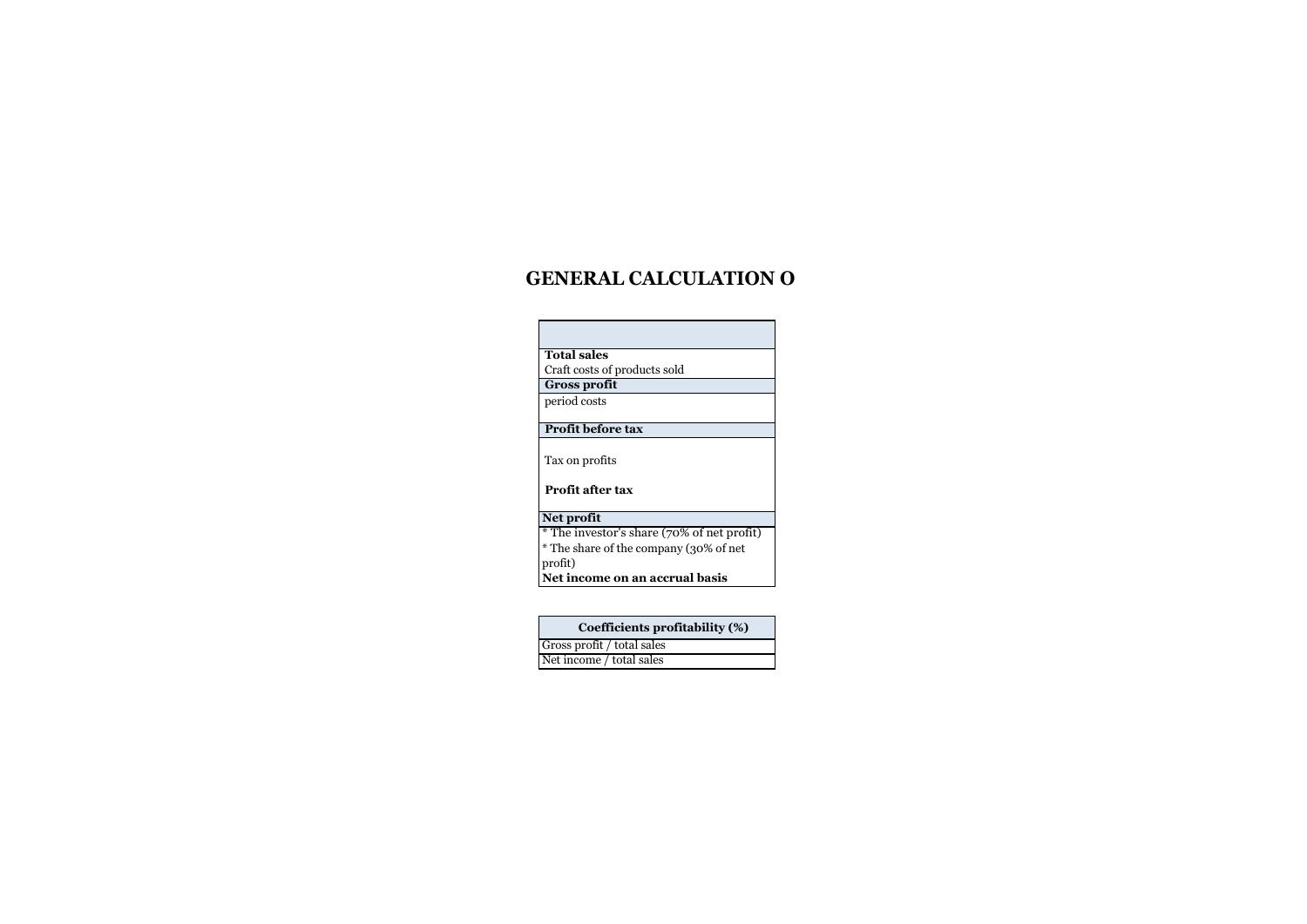### **WORKINGCAPITAL APPENDIX13**

|                                  |            |                               | rate of turnover                                                 |  |  |  |  |  |  |
|----------------------------------|------------|-------------------------------|------------------------------------------------------------------|--|--|--|--|--|--|
|                                  | Days cover | $(360 / \text{coating Days})$ |                                                                  |  |  |  |  |  |  |
| receiving period from            |            |                               | Accounts receivable = Total sales / turnover ratio               |  |  |  |  |  |  |
| sales                            | 20 days    | 18                            |                                                                  |  |  |  |  |  |  |
| Stocks of raw materials in stock |            |                               |                                                                  |  |  |  |  |  |  |
| and work in progress:            | 60 days    | h                             | Stocks of raw materials = Raw materials / turnover ratio         |  |  |  |  |  |  |
| Stocks of finished products      |            |                               |                                                                  |  |  |  |  |  |  |
| - for local sales                | 1 days     | 360                           | Finished goods inventory = $Cost of production / turnover ratio$ |  |  |  |  |  |  |
| stocks of spare parts            | 180 days   |                               | Stocks of spare parts $=$ parts $/$ turnover ratio               |  |  |  |  |  |  |
| payout period                    |            |                               |                                                                  |  |  |  |  |  |  |
| suppliers of raw materials       | 30 days    | 12                            | Accounts Payable = Raw materials / turnover ratio                |  |  |  |  |  |  |

#### **CALCULATION OF NET WORKING CAPITAL**

|                             | o months | 1 YEAR | 2 YEAR | 3 YEAR  | 4 YEAR  | 5 YEAR  | 6 YEAR    | 7 YEAR  | 8 YEAR    | 9 YEAR    | 10 YEAR |
|-----------------------------|----------|--------|--------|---------|---------|---------|-----------|---------|-----------|-----------|---------|
|                             |          |        |        |         |         |         |           |         |           |           |         |
| Accounts payable            |          |        |        | 51 6 21 | 310 065 | 929 649 | 980 256   | 980 392 | 980 392   | 980 392   | 980 392 |
| stocks of raw materials     |          |        |        | 50 000  | 50 000  | 50 000  | 50 000    | 50 000  | 50 000    | 50 000    | 50 000  |
| Stocks of finished products |          |        |        | 3637    | 3776    | 4 1 2 2 | 4 1 2 8   | 4 1 0 5 | 4 0 8 2   | 4 0 5 9   | 4 0 3 6 |
| stocks of spare parts       |          |        |        | 554     | 3329    | 9975    | 10 500    | 10 500  | 10 500    | 10 500    | 10 500  |
| <b>TOTAL</b>                |          | -      |        | 105812  | 367169  | 993 746 | 1044884   | 1044998 | 1044975   | 1 044 952 | 1044929 |
| Accounts Payable            |          |        |        | 25 000  | 25 000  | 25 000  | 25 000    | 25 000  | 25 000    | 25 000    | 25 000  |
| Net Working Capital         |          |        |        | 80 812  | 342 169 | 968 746 | 1 019 884 | 1019998 | 1 0 1 975 | 1 019 952 | 1019929 |
|                             |          |        |        |         |         |         |           |         |           |           |         |
| Changes in Working Capital  |          |        |        | 80 812  | 261357  | 626 576 | 51 139    | 113     | (23)      | (23)      | (23)    |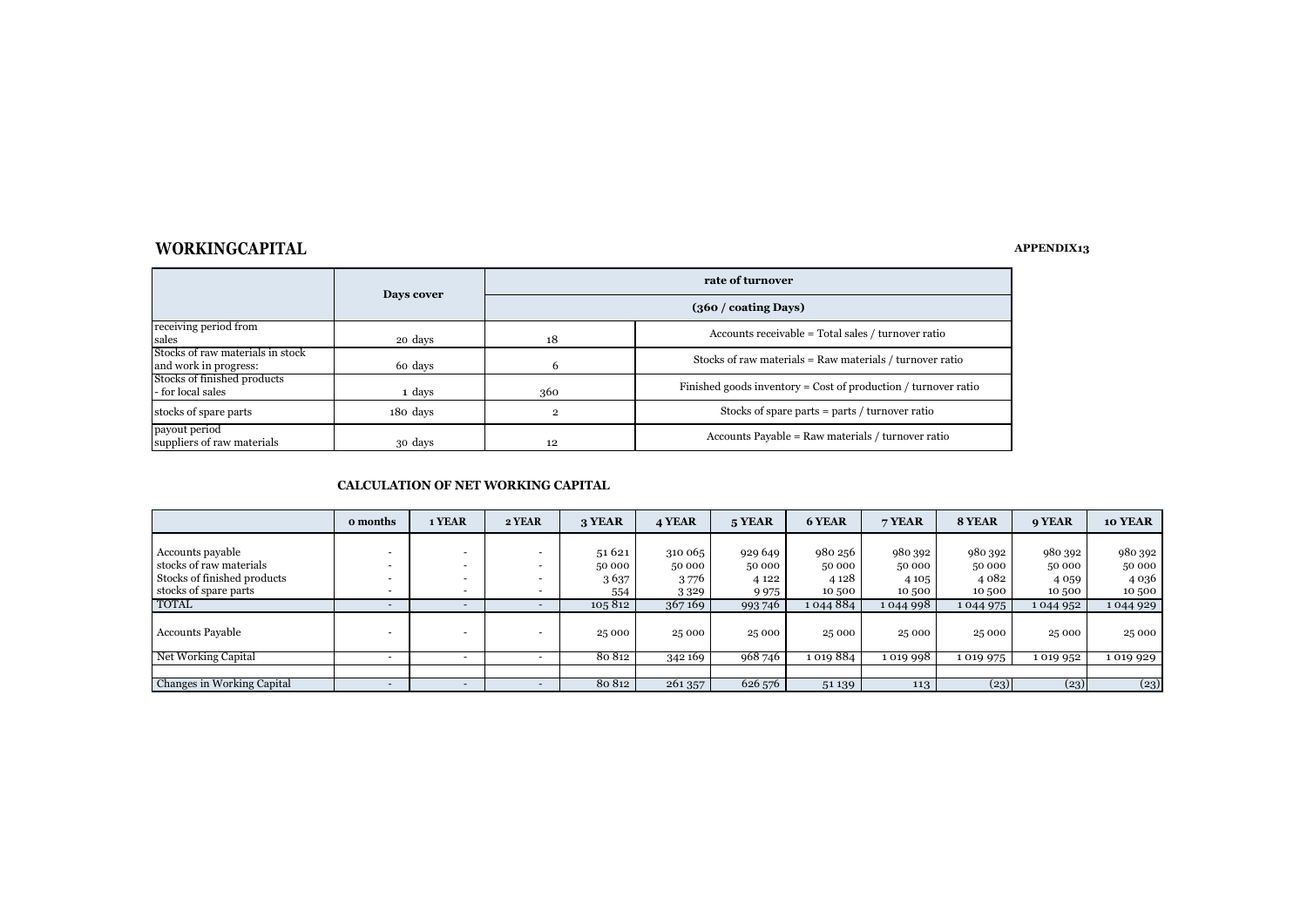### **WORKING CAPITAL**

#### **APPENDIX 13**

|                                  | Days cover | rate of turnover              |                                                          |  |  |  |  |
|----------------------------------|------------|-------------------------------|----------------------------------------------------------|--|--|--|--|
|                                  |            | $(360 / \text{coating Days})$ |                                                          |  |  |  |  |
| receiving period from            |            |                               | Accounts receivable = Total sales / turnover ratio       |  |  |  |  |
| sales                            | 20 days    | 18                            |                                                          |  |  |  |  |
| Stocks of raw materials in stock |            |                               | Stocks of raw materials = Raw materials / turnover ratio |  |  |  |  |
| and work in progress:            | 60 days    | 6                             |                                                          |  |  |  |  |
| Stocks of finished products      |            |                               |                                                          |  |  |  |  |
| - for local sales                | 1 days     | 360                           | Finishedgoodsinventory=Costofproduction/turnoverratio    |  |  |  |  |
| stocks of spare parts            | 180 days   | $\overline{2}$                | Stocks of spare parts $=$ parts $/$ turnover ratio       |  |  |  |  |
| payout period                    |            |                               |                                                          |  |  |  |  |
| suppliers of raw materials       | 30 days    | 12                            | Accounts Payable = Raw materials / turnover ratio        |  |  |  |  |

#### **CALCULATION OF NET WORKING CAPITAL**

|                             | <b>11 YEAR</b> | <b>12 YEAR</b> | <b>13 YEAR</b> | <b>14 YEAR</b> | <b>15 YEAR</b> | <b>16 YEAR</b> | <b>17 YEAR</b> | 18 YEAR   | <b>19 YEAR</b> | <b>20 YEAR</b> |
|-----------------------------|----------------|----------------|----------------|----------------|----------------|----------------|----------------|-----------|----------------|----------------|
|                             |                |                |                |                |                |                |                |           |                |                |
| Accounts payable            | 980 392        | 980 392        | 400 000        | 980 392        | 980 392        | 980 392        | 980 392        | 980 392   | 980 392        | 980 392        |
| stocks of raw materials     | 55 000         | 55 000         | 50 000         | 50 000         | 50 000         | 50 000         | 50 000         | 50 000    | 50 000         | 50 000         |
| Stocks of finished products | 4 1 9 4        | 4 172          | 3606           | 3648           | 3481           | 3565           | 3481           | 3481      | 3544           | 3481           |
| stocks of spare parts       | 10500          | 10500          | 10500          | 10 500         | 10 500         | 10 500         | 10 500         | 10 500    | 10 500         | 10 500         |
| <b>TOTAL</b>                | 1050086        | 1050064        | 464 106        | 1044541        | 1 044 373      | 1 044 457      | 1 044 373      | 1 044 373 | 1 044 436      | 1044373        |
| <b>Accounts Payable</b>     | 27500          | 27500          | 25 000         | 25 000         | 25 000         | 25 000         | 25 000         | 25 000    | 25 000         | 25 000         |
| Net Working Capital         | 1 022 586      | 1022564        | 439 106        | 1019541        | 1019373        | 1019457        | 1019373        | 1019373   | 1 0 1 9 4 3 6  | 1019373        |
|                             |                |                |                |                |                |                |                |           |                |                |
| Changes in Working Capital  | 2658           | (23)           | (583, 458)     | 580 435        | (167)          | 84             | (84)           |           | 63             | (63)           |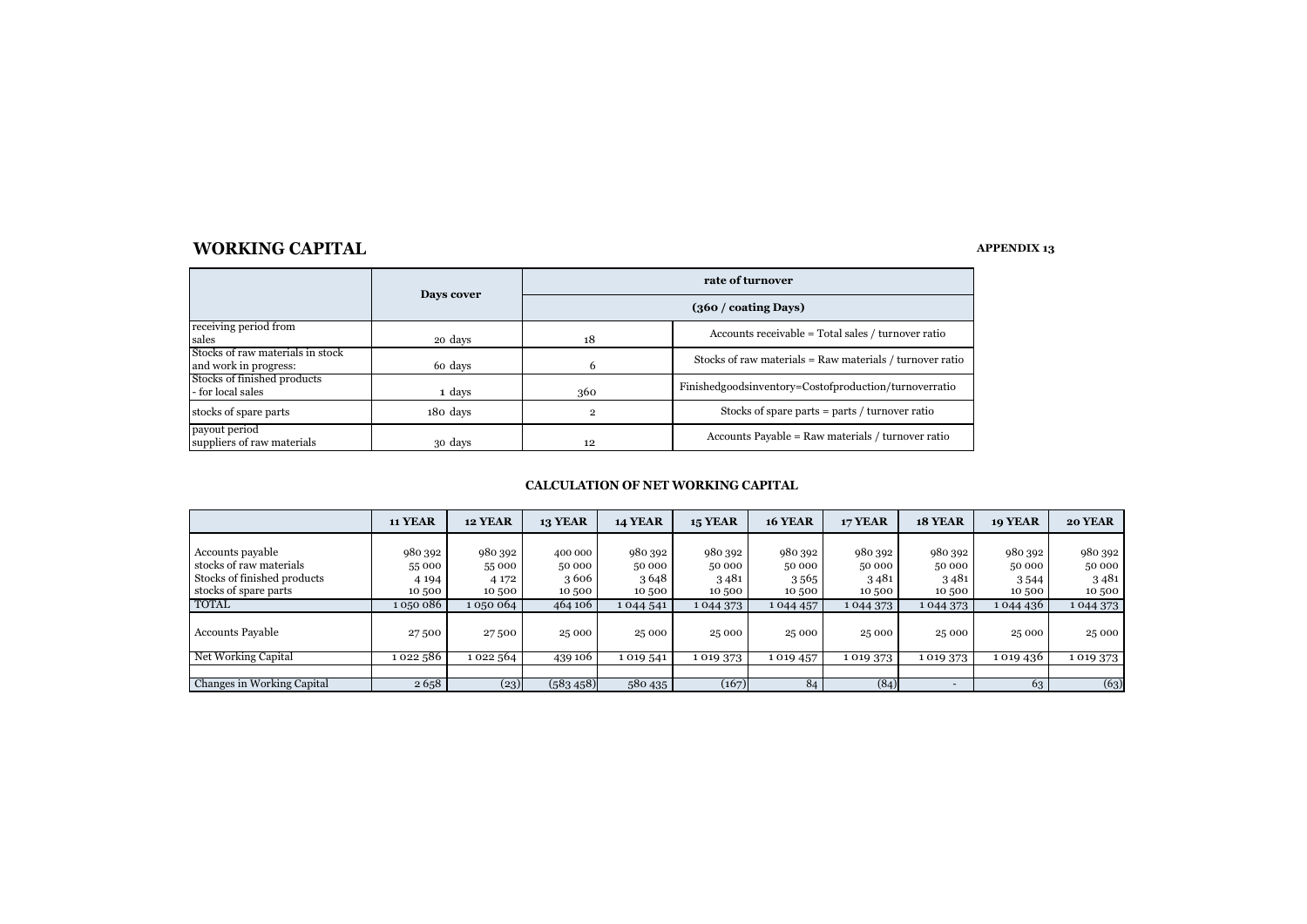# **Cash Flow APPENDIX 14 US \$**

|                                                                         | o months       | 1 YEAR                   | 2 YEAR                   | 3 YEAR  | 4 YEAR        | 5 YEAR      | 6 YEAR        | 7 YEAR     | 8 YEAR      | 9 YEAR      | 10 YEAR     |
|-------------------------------------------------------------------------|----------------|--------------------------|--------------------------|---------|---------------|-------------|---------------|------------|-------------|-------------|-------------|
| <b>Total sales</b>                                                      |                | $\overline{\phantom{a}}$ | $\overline{a}$           | 929 176 | 5581167       | 16 733 676  | 17 644 608    | 17647059   | 17647059    | 17647059    | 17 647 059  |
| Changes in Working Capital                                              |                |                          | $\overline{a}$           | 80 812  | 261 357       | 626 576     | 51 139        | 113        | (23)        | (23)        | (23)        |
| Cash from the sale of                                                   |                |                          |                          | 848 364 | 5 319 810     | 16 107 100  | 17 593 469    | 17 646 946 | 17647082    | 17647082    | 17647082    |
| Craft costs of products sold (without the<br>inclusion of depreciation) |                |                          |                          | 636 106 | 661163        | 714 249     | 718 585       | 718 596    | 718 596     | 718 596     | 718 596     |
| <b>Gross Cash Receipts</b>                                              |                |                          | $\overline{\phantom{a}}$ | 212 258 | 4 6 5 8 6 4 7 | 15 392 852  | 16874884      | 16 928 349 | 16 928 486  | 16 928 486  | 16 928 486  |
| period costs                                                            |                |                          |                          | 258 969 | 283 975       | 355 449     | 353 465       | 345182     | 336898      | 328 615     | 320 331     |
| Operating cash-flow (A)                                                 |                |                          |                          | (46710) | 4 374 672     | 15 037 403  | 16 521 419    | 16 583 168 | 16 591 587  | 16 599 871  | 16 608 155  |
| Investments                                                             |                |                          |                          |         |               |             |               |            |             |             |             |
| Net cash                                                                | $\overline{a}$ |                          | $\sim$                   | (46710) | 4 3 7 4 6 7 2 | 15 037 403  | 16 521 419    | 16 583 168 | 16 591 587  | 16 599 871  | 16 608 155  |
| financial need                                                          |                |                          |                          |         |               |             |               |            |             |             |             |
| <b>Separation of Cash Flow</b>                                          |                |                          |                          | (46710) | 4 374 672     | 15 037 403  | 16 521 419    | 16 583 168 | 16 591 587  | 16 599 871  | 16 608 155  |
| * The investor's share (70% of the net cash                             |                |                          |                          | (32697) | 3 062 271     | 10 526 182  | 11 564 993    | 11 608 217 | 11 6 14 111 | 11 619 910  | 11 625 708  |
| flow                                                                    |                |                          |                          |         |               |             |               |            |             |             |             |
| * The share of the company (30% of the net<br>cash flow)                |                |                          |                          | (14013) | 1 312 402     | 4 5 11 2 21 | 4 9 5 6 4 2 6 | 4974950    | 4 977 476   | 4 9 79 9 61 | 4 982 446   |
| <b>Cumulative cash flow</b>                                             |                |                          |                          | (46710) | 4 3 2 7 9 6 2 | 19 365 365  | 35 886 784    | 52 469 951 | 69 061 539  | 85 661 410  | 102 269 564 |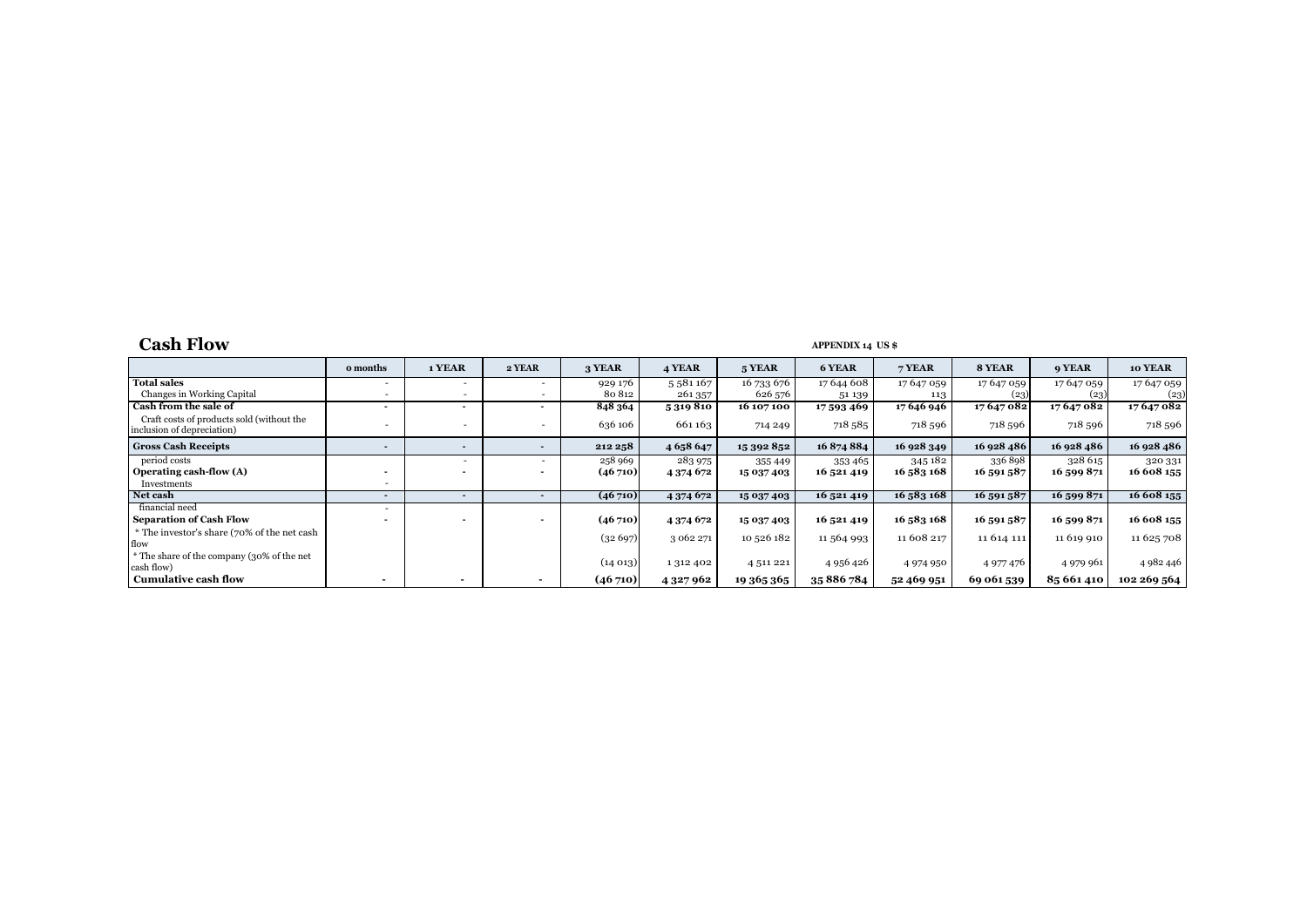# Cash Flow **APPENDIX 14** US \$

|                                                                         | <b>11 YEAR</b> | 12 YEAR     | <b>13 YEAR</b> | 14 YEAR       | <b>15 YEAR</b> | <b>16 YEAR</b> | 17 YEAR     | 18 YEAR     | 19 YEAR       | 20 YEAR       |
|-------------------------------------------------------------------------|----------------|-------------|----------------|---------------|----------------|----------------|-------------|-------------|---------------|---------------|
| <b>Total sales</b>                                                      | 17 647 059     | 17 647 059  | 7 200 000      | 17 647 059    | 17647059       | 17 647 059     | 17 647 059  | 17 647 059  | 17647059      | 17 647 059    |
| Changes in Working Capital                                              | 2658           | (23)        | (583, 458)     | 580 435       | (167)          | 84             | (84)        |             | 63            | (63)          |
| Cash from the sale of                                                   | 17644401       | 17647081    | 7783458        | 17 066 624    | 17 647 226     | 17 646 975     | 17647143    | 17647059    | 17 646 996    | 17647122      |
| Craft costs of products sold (without the<br>inclusion of depreciation) | 781880         | 782 056     | 738 622        | 754 058       | 754 269        | 754 101        | 754 101     | 754 101     | 754 101       | 754 101       |
| <b>Gross Cash Receipts</b>                                              | 16 862 522     | 16 865 025  | 7044836        | 16 312 566    | 16892957       | 16892874       | 16893042    | 16892958    | 16892895      | 16893021      |
| period costs                                                            | 313795         | 305 511     | 145 219        | 145 219       | 145 219        | 145 219        | 145 219     | 145 219     | 145 219       | 145 219       |
| Operating cash-flow (A)                                                 | 16 548 727     | 16 559 515  | 6899617        | 16 167 347    | 16 747 738     | 16 747 655     | 16 747 823  | 16 747 739  | 16 747 676    | 16 747 802    |
| Investments                                                             |                |             |                |               |                |                |             |             |               |               |
| Net cash                                                                | 16 548 727     | 16 559 515  | 6899617        | 16 16 7 3 4 7 | 16 747 738     | 16 747 655     | 16 747 823  | 16 747 739  | 16 747 676    | 16 747 802    |
| financial need                                                          |                |             |                |               |                |                |             |             |               |               |
| <b>Separation of Cash Flow</b>                                          | 16 548 727     | 16 559 515  | 6899617        | 16 167 347    | 16 747 738     | 16 747 655     | 16 747 823  | 16 747 739  | 16 747 676    | 16 747 802    |
| * The investor's share (70% of the net cash)                            | 11584109       | 11 591 660  | 4829732        |               |                |                |             |             |               |               |
| flow                                                                    |                |             |                | 11 317 143    | 11723417       | 11 723 358     | 11 723 476  | 11723417    | 11723373      | 11 723 461    |
| * The share of the company (30% of the net                              |                |             | 2 069 885      | 4850204       |                |                |             |             |               |               |
| cash flow)                                                              | 4 9 6 4 6 18   | 4 967 854   |                |               | 5 0 2 4 3 2 1  | 5024296        | 5 0 24 3 47 | 5 024 322   | 5 0 2 4 3 0 3 | 5 0 2 4 3 4 1 |
| <b>Cumulative cash flow</b>                                             | 118818291      | 135 377 806 | 142 277 423    | 158 444 770   | 175 192 508    | 191 940 163    | 208 687 986 | 225 435 725 | 242 183 400   | 258 931 202   |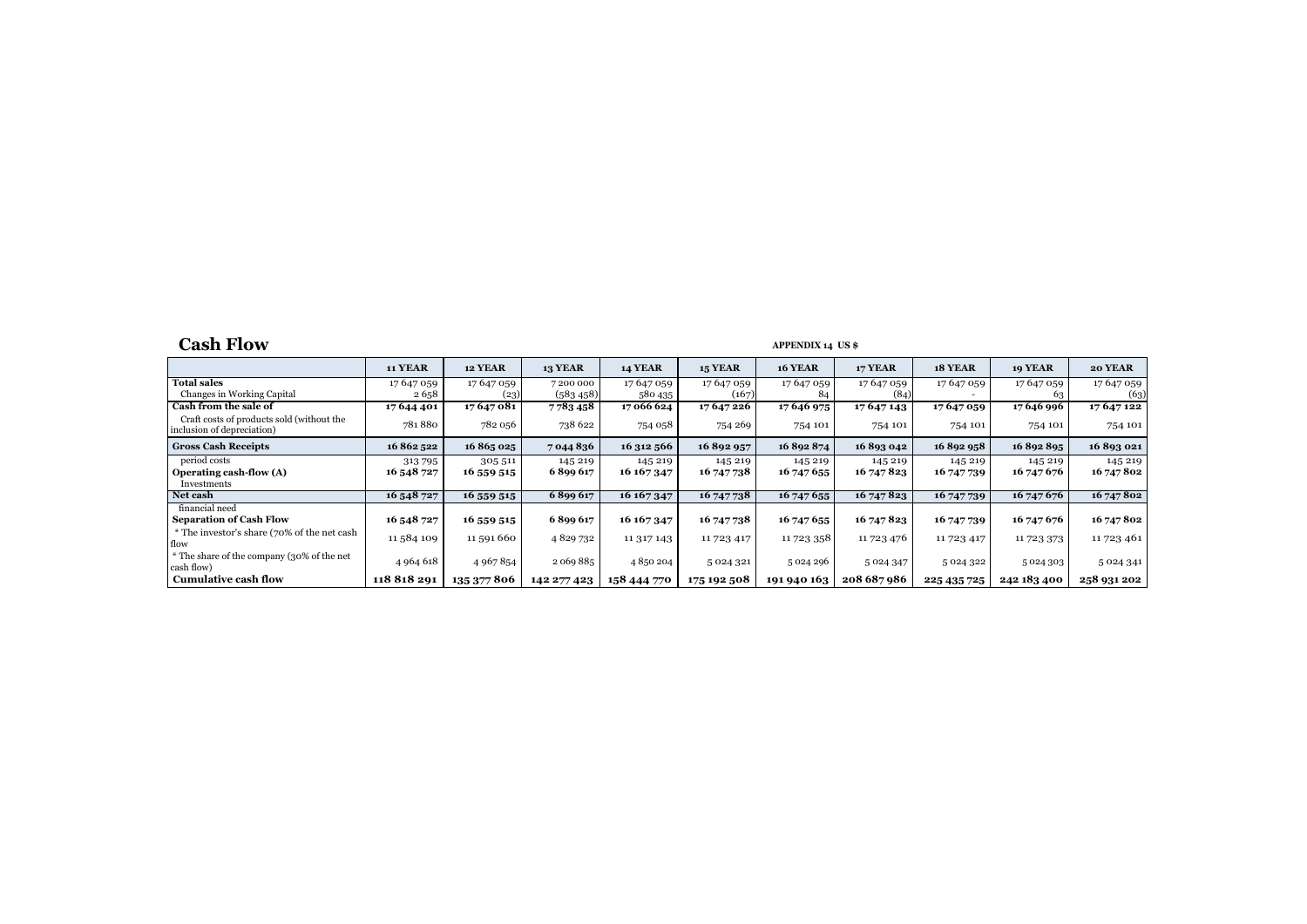**US \$**

| Total sales at full power | 21 000 000 |
|---------------------------|------------|
| <b>Fixed costs</b>        | 196 320    |
| <b>Variable costs</b>     | 606 219    |
| <b>BREAK EVEN POINT</b>   | $1,0\%$    |